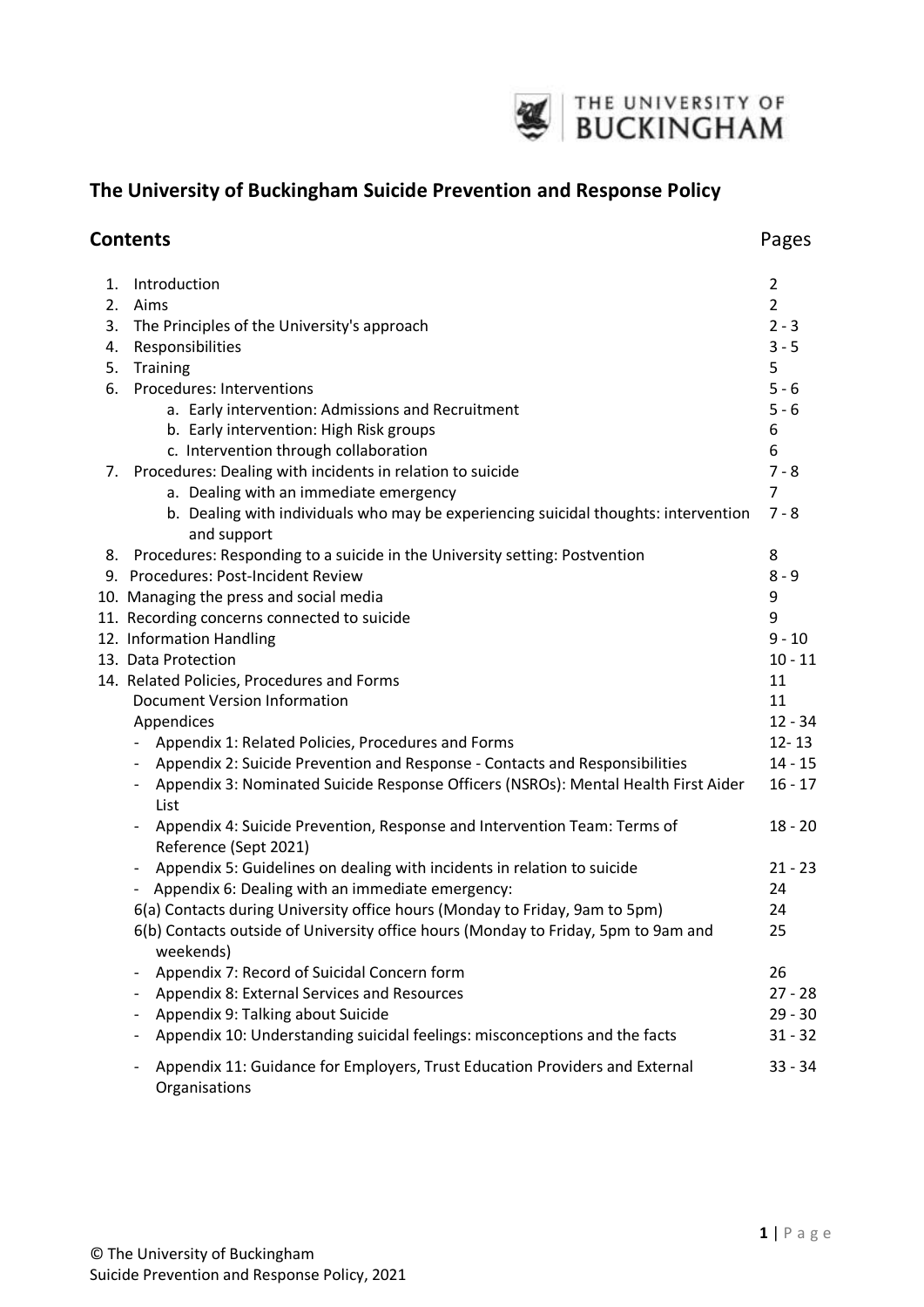# **Suicide Prevention and Response Policy**

## **1. Introduction**

1.1 Suicide is complex, with each incident unique in nature. Triggered by varying causes e.g. financial difficulties, social pressures, life transitions, every suicide is a tragedy, representing a significant loss to society. When a person takes their own life – the effect on families and friends is devastating.

1.2 The University is mindful of the link between suicide and mental health and wellbeing, highlighting the importance of having a dedicated strategy as part of its overarching mental health and wellbeing provision. Student and staff mental wellbeing is a strategic priority for the university and creating a university community that is aware of the contributing factors to suicide forms a vital part of this strategy.

1.3 The University aims to adopt the best possible awareness and response towards suicide prevention and take all reasonable steps in relation to the safety and welfare of individuals choosing to study or work at Buckingham.

1.4 This policy applies to all members of the University. It is specifically aimed at staff, students, contractors and volunteers who may encounter an individual experiencing suicidal thoughts through teaching, research, professional services and outreach activities whether on or off our campus in Buckingham or Crewe, or in one of our placement providers.

### **2. Aims**

2.1 The aim of this policy is to highlight the areas that form the basis of the University's approach to suicide prevention and to direct individuals to appropriate guidance.

2.2 The policy seeks to:

- contribute to the prevention and de-stigmatisation of suicide through the implementation of strategies and tools which aid suicide prevention
- provide procedural guidance to enable timely identification, intervention and support for anyone experiencing suicidal thoughts
- provide procedural guidance to ensure individuals experiencing suicidal thoughts are signposted to appropriate help
- facilitate the creation of a culture where individuals feel safe in disclosing difficulties and/or distress

2.3 Through the provision of the policy, the University seeks to create a culture where vulnerable individuals are noticed and supported, with disclosures of suicidal feelings responded to swiftly, sensitively and appropriately.

### **3. The Principles of the University's approach**

3.1 The University comes into contact with individuals spanning diverse cultures and personalities. Attending university for many students represents a major transitional point in their lives. It is recognised that pressures arising from studying intensely as part of a degree, coupled with the transition of living away from home or one's country, with reduced family support - perhaps for the first time, poses an additional strain on students.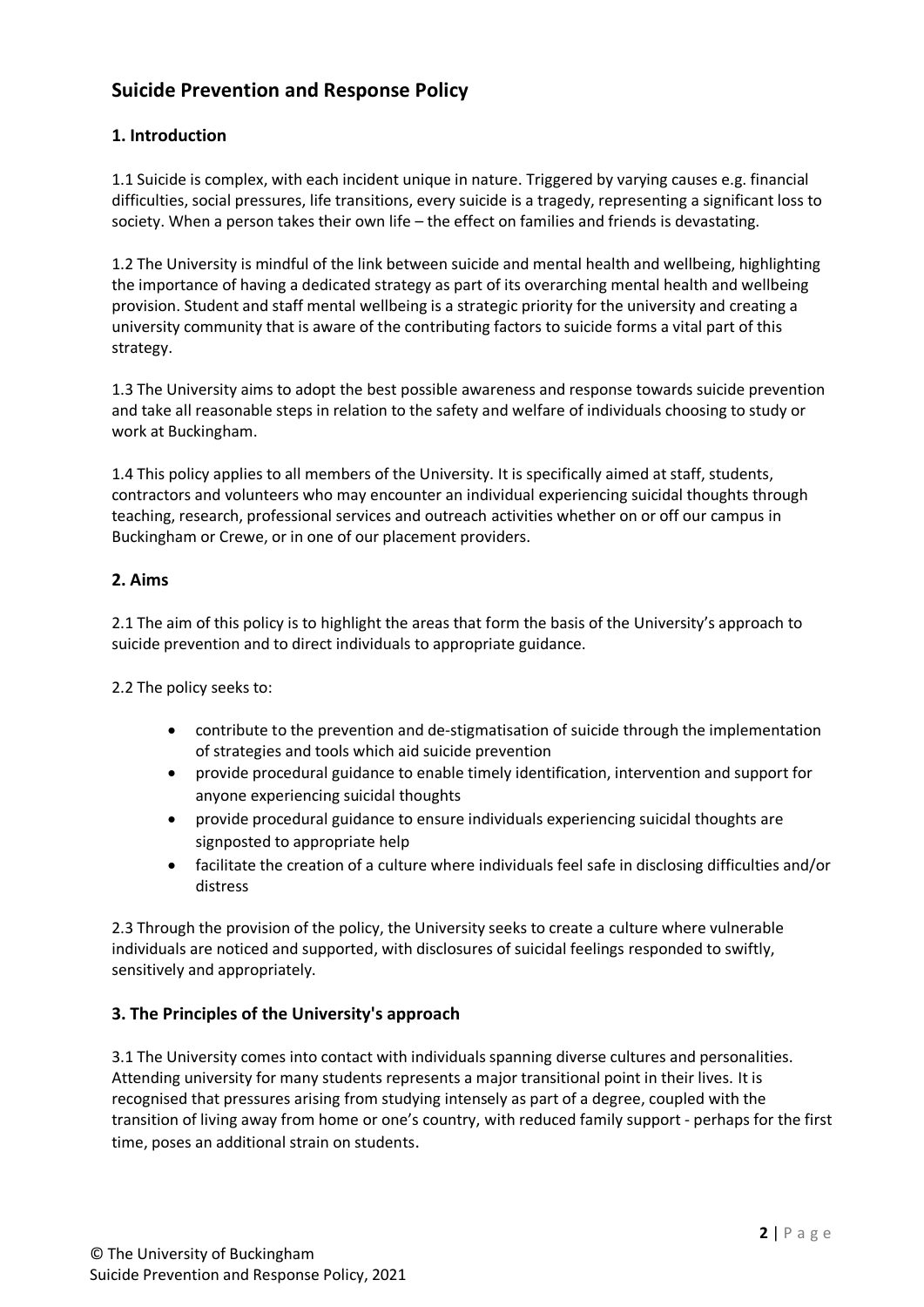3.2 Such factors may contribute to a potential mental health and suicide risk. The University seeks to adopt a multi-faceted institutional approach which promotes good mental and emotional wellbeing for individuals, recognising this underpins individual and institutional success and resilience.

3.3 The policy is separate to that of departmental codes of practise, but is intended to be part of an overarching framework which seeks to ensure that the University undertakes its statutory responsibilities in relation to students and staff, and responds to suicide related concerns appropriately.

## **4. Responsibilities**

4.1 All members of the University are required to ensure that they have read the policy and understand the standards expected of them and their responsibilities in relation to suicide prevention and response.

4.2 All staff have a responsibility to ensure the health, safety and wellbeing of students enrolled at the University and other staff members employed at the university and to take appropriate steps (including those set out in this policy) to ensure that concerns regarding suspected, attempted or completed suicide on the part of an enrolled student or a member of staff are taken seriously and responded to swiftly and appropriately.

4.3 Methods of contact in the event of any concerns or questions are noted in Appendix 2, 3 and 6.

4.4 The University also has designated (with delegated deputies as appropriate) suicide prevention and response roles, with specific responsibilities as follows:

 The members of the Senior Management Team with overall responsibility for suicide prevention and response at an institutional level are the **Pro Vice-Chancellor, Director of Student Support Services** and the **Registrar & Director of Professional Services**. They are the Lead Suicide Response Officers (LSROs).

The **LSROs,** are responsible for contacting the family, offering to meet and provide support. The LSROs will also act as a point of contact for the family as and when required. This responsibility may be devolved to the **Suicide Postvention Team** as deemed appropriate.

• The **Head of Wellbeing, Skills and Diversity,** and the **Head of Human Resources** are the Designated Suicide Response Officers (DSROs), with responsibility for the policy and oversight of suicide prevention and response concerns across the institution. DSROs also have responsibility for the annual review of the policy, ensuring it is fit for purpose.

University staff and students are encouraged to discuss any concerns under this policy with DSROs as follows:

- Concerns regarding attempted, suspected or completed suicide of a student should be reported to the **Head of Wellbeing, Skills and Diversity**.
- Concerns regarding attempted, suspected or completed suicide of a member of staff should be reported to the **Head of Human Resources**

 The **Health and Safety Officer** is responsible for monitoring the operation of this policy from a risk assessment perspective and recommending modifications to the Registrar & Director of Professional Services to ensure it meets regulatory requirements and relevant best practice guidance

 The **Head of Marketing** or nominated person in collaboration with the **Suicide Postvention Team,** is the lead for all communication with the local and national press, responsible for managing the press and media to ensure reporting of any attempted, suspected or completed suicide is delivered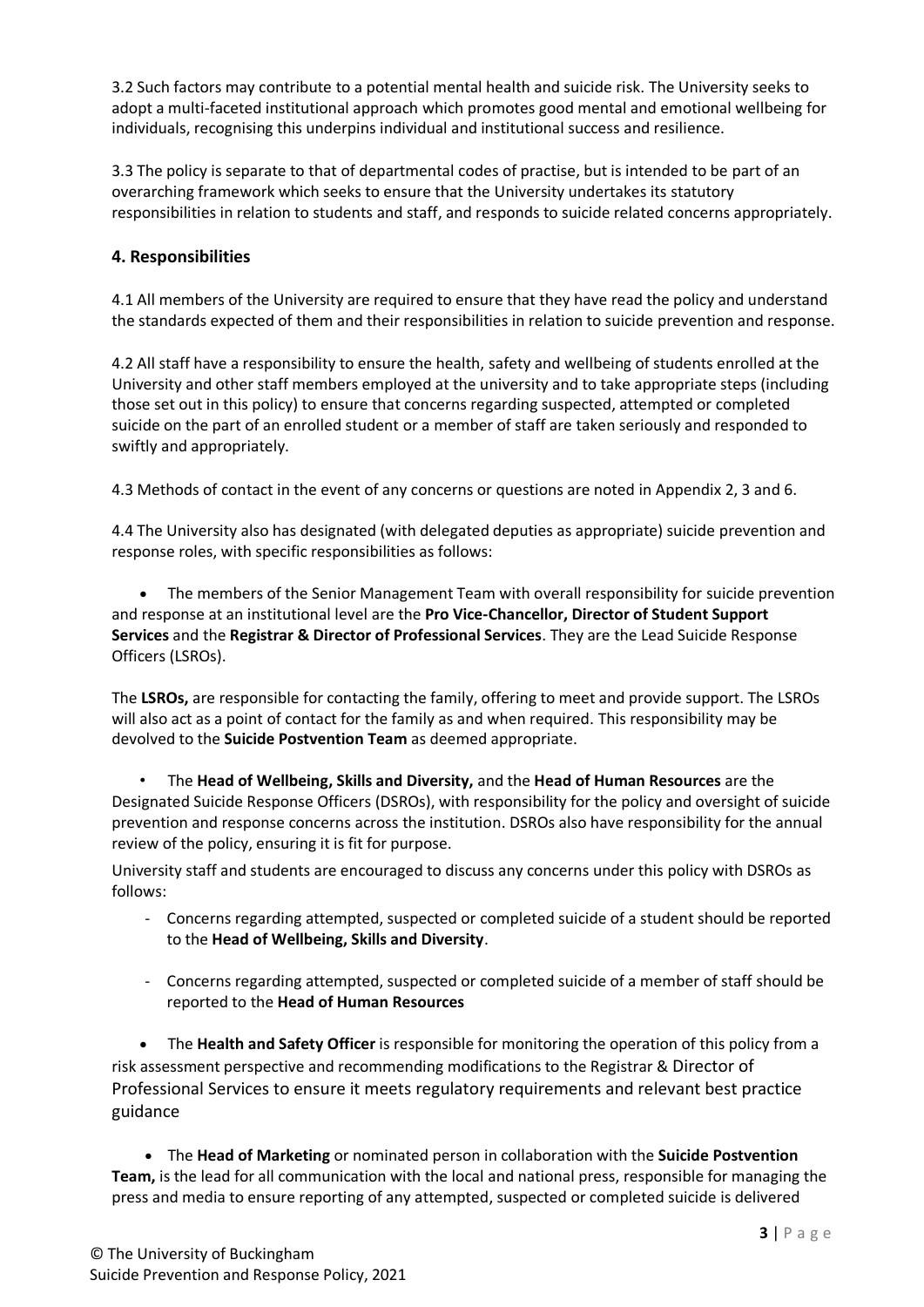sensitively, with consideration given to the student, family, friends and colleagues affected, and to the wider university and local community.

The **Head of Marketing** or nominated person is responsible for monitoring social media posts regarding an attempted, suspected or completed suicide, clarifying false information, and monitoring media responses generally. This responsibility may be devolved as appropriate.

 The **Head of Department/Faculty** or **Associate Dean** will be responsible for the appointment of a Nominated Suicide Response Officer where appropriate and ensuring that all staff in their department/ faculty have received appropriate training in relation to suicide awareness, prevention and response as well as related areas such as data protection and confidentiality.

Head of Department in this context has been used to refer to non-academic and Professional Services teams i.e. Professional Services, Estates, Finance and Student Support Services.

 A **Nominated Suicide Response Officer (NSRO)** within a department/faculty will be responsible for coordinating prevention and response to attempted, suspected or completed suicides within their faculty/department and acting as liaison with DSROs and LSROs.

A specific NSRO will be appointed to coordinate prevention and response at Crewe campus and to act as liaison with DSROs and LSROs at the Buckingham campus. Where a department is too small to have a nominated NSRO, this role may be devolved to a Mental Health First Aider (MHFA).

 The **Head of Human Resources** will advise on the training of staff in suicide awareness, prevention and response. This responsibility may be devolved to the Suicide Prevention Team as deemed appropriate.

In addition to individual responsibilities, the University has a **Suicide Prevention, Response and Intervention Group** to support staff, students and family members as part of the University's response to suicide related concerns. The group consists of the following teams:

• The **Suicide Prevention Team** is involved in the training of individuals in suicide awareness, how to have conversations and how to intervene. It also supports Faculty Admissions teams, working with schools, colleges, and other universities to ensure smooth transitions between educational settings.

• The **Suicide Intervention Team** is responsible for co-ordinating an immediate response during a crisis situation on referral from the Head of Wellbeing, Skills & Diversity and Head of Human Resources or a delegated individual, supporting individuals in distress or experiencing suicidal thoughts.

 The **Suicide Postvention Team** has responsibility for supporting individuals both in the short and longer term, following an incident of suicide, ensuring an individual approach is taken for anyone identified as being at risk of contagion, including rapid referral for community mental health support where needed.

The Suicide Postvention Team on referral from the Head of Wellbeing, Skills & Diversity and Head of Human Resources is also involved in conducting a post-incident review and has the responsibility for contacting the bereaved, providing compassionate support where required, exploring opportunities to celebrate the life of the deceased, without glamorising suicide.

4.5 Full details of the composition and responsibility of these teams can be found in Appendix 2, 3 and 4.

4.6 Reporting procedures can be found under the guidelines on dealing with concerns regarding suspected, attempted or completed suicides (see Appendix 5).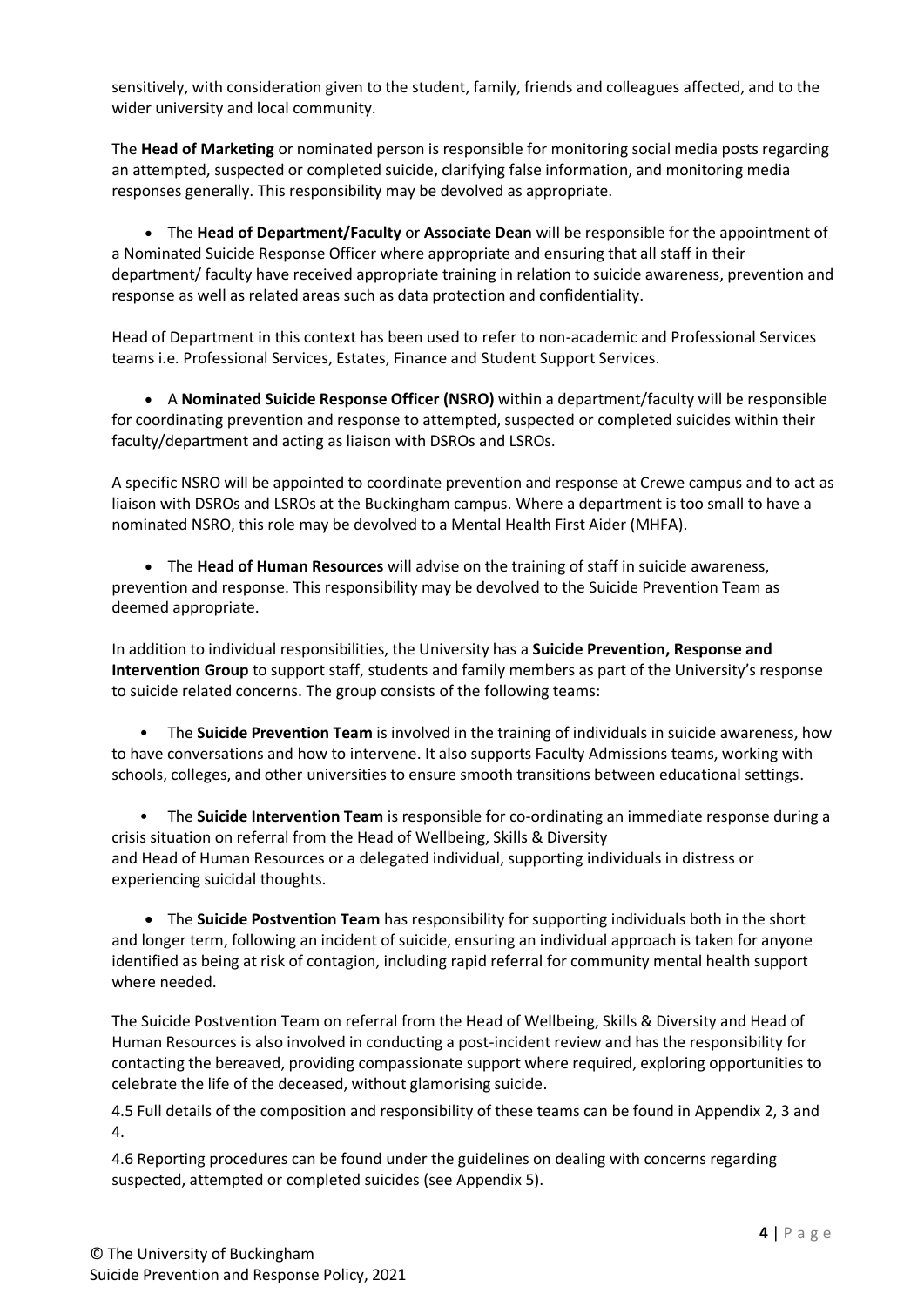4.7 The University does not accept responsibility for individuals on University premises without its knowledge or consent nor those not employed as staff or not enrolled as students of the University.

4.8 The University retains responsibility for the health, safety and wellbeing of enrolled students currently on placement or undertaking an apprenticeship with an employer, Trust education provider or external organisation. Employers, Trust education providers and external organisations nonetheless have a duty of care to students on placement or undertaking an apprenticeship and to respond appropriately to incidents relating to suicide that take place on their premises. Employers, Trust education providers and external organisations may have their own processes in addition to the university processes but they should be made aware of university processes (see Appendix 11).

## **5. Training**

5.1 The University recognises that central to an effective response to suicide risk and providing individuals with the necessary support, is an understanding of the facts about suicide. The University is therefore committed to providing appropriate support and training in suicide awareness to staff and students where needed, to help identify and respond to suicide risk, addressing common misconceptions.

5.2 All University staff will be required to complete mandatory training around suicide awareness, suicide prevention, early intervention and suicide postvention. This forms part of the University's early intervention approach.

5.3 University staff will also be required to undertake refresher training on an annual basis to improve awareness of suicide prevention strategies.

5.4 Specific training will be provided to those likely to be in contact with 'high risk' individuals for example Security, Accommodation, Maintenance and Cleaning staff, Personal Tutors, Faculty staff (both academic and professional services), Mental Health First Aiders and Residential Assistants.

5.5 Staff involved in the **Suicide Prevention, Response and Intervention Group** will be offered on-going training to support them in their various roles of responsibility.

5.6 Optional additional training in suicide awareness will be offered by the **Suicide Prevention Team** to all students to raise awareness of how to have conversations with someone experiencing suicidal thoughts and how to intervene.

### **6. Procedures: Interventions**

### **6a. Procedures: Early intervention: Admissions and Recruitment**

6a.1 The University will take all appropriate steps during the recruitment and admissions process to ensure individuals are made aware of the Suicide Prevention and Response policy, and understand the mechanisms in place to report or support those experiencing suicidal thoughts.

6a.2 For individuals experiencing suicidal thoughts, early intervention is often key to reducing the risk to a person's life. As part of the University's intervention approach, the Suicide Prevention team will support Faculty Admission teams to work with schools, colleges, and other universities to ensure a smooth transition between educational settings. Mechanisms are also in place to identify students who declare a previous or existing mental health condition or episode as part of the admissions process to facilitate mental health mentoring on commencement of studies at Buckingham.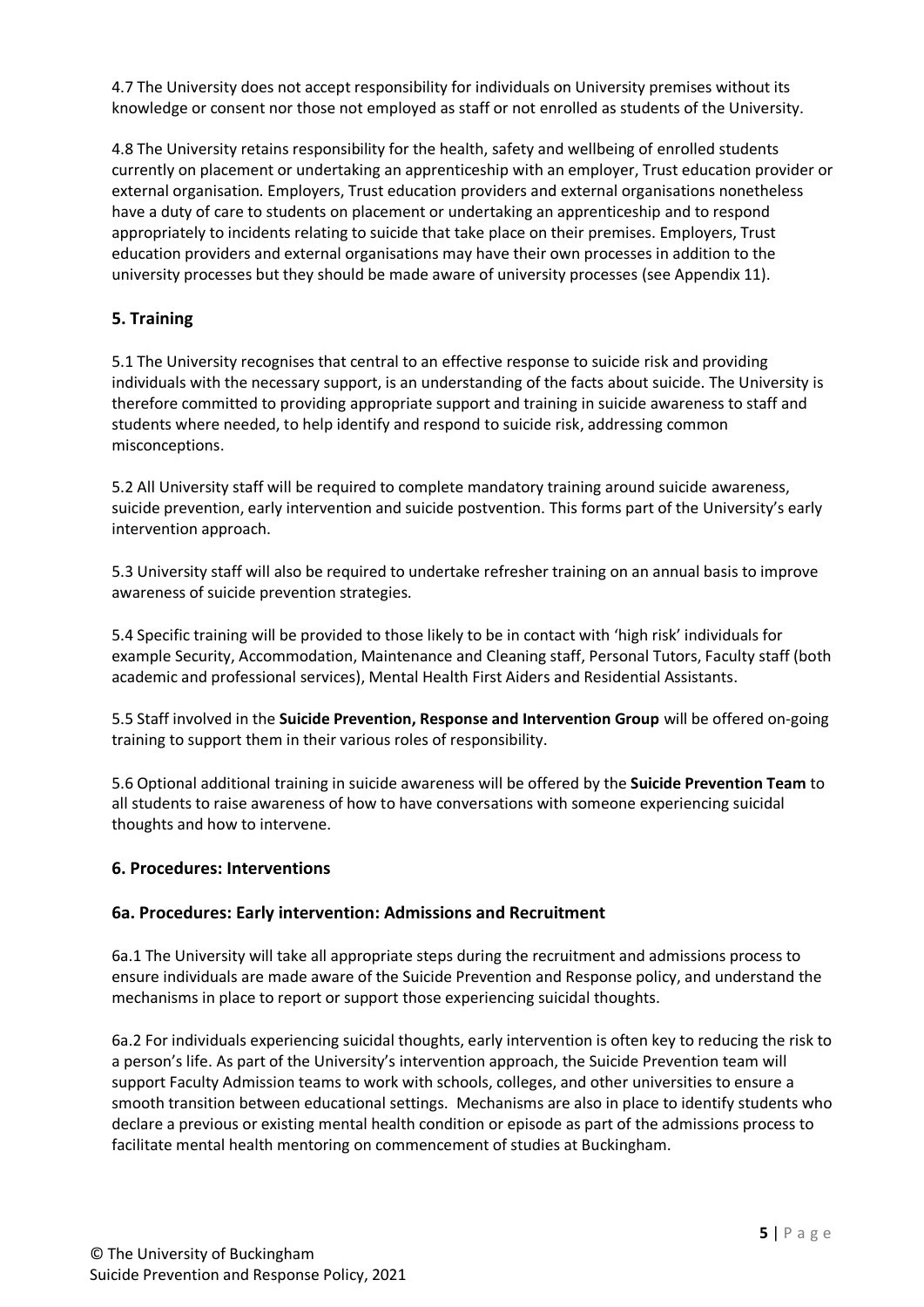6a.3 Such interventions are intended to provide a safe, supporting environment with access to appropriate support both within the University and externally, through links with the NHS and local council social support services.

6a.4 Staff and students are asked to ensure that they understand the implications of this policy as part of their contribution to creating a supportive culture which supports individuals who may be experiencing suicidal thoughts.

## **6b. Procedures: Early intervention: High Risk groups**

6b.1 Not everyone who completes or contemplates suicide can be prevented from acting upon their intention. The University recognises that some groups are at a greater risk in terms of suicide and suicidal thoughts. The following represent a potential 'high risk' group:

- males
- individuals with a history of self-harm
- individuals suffering/with experience of trauma, victimisation or abuse including bereavement, bullying
- asylum seekers and refugees
- individuals identifying as LGBTQ+
- individuals struggling with their sexual orientation, identity or appearance
- individuals with specific transition from Child and Adolescent Mental Health Services (CAMHS) to Community Mental Health Teams (CMHT) with diagnosed depression

6b.2 Whilst increased support will be provided to individuals within 'high risk' groups, the University does not tolerate bullying, discrimination or harassment. Incidences of this nature will be dealt with in line with the University Anti-Bullying and Harassment Policy and the Academic Misconduct Policy and Procedures (see Appendix 1).

### **6c. Procedures: Intervention through collaboration**

6c.1 The University seeks to adopt a collaborative approach as part of its suicide prevention strategy, working with departments across the University on initiatives aimed to sensitively increase awareness/ understanding and reduce the risk of suicide.

6c.2 The University recognises that information sharing is key to providing an integrated, cohesive response to tackling suicide. Family and guardians will be consulted where possible, with students encouraged to provide consent for parental involvement/ consultation when experiencing mental health difficulties. Further details connected to how the University will work with families can be found in section 8, Postvention. Such processes will be compliant with the University's Equality and Diversity and Data Protection policies (see Appendix 1).

6c.3 Using prevention campaigns such as "*It is safe to talk about Suicide*" the University seeks to promote awareness amongst students and staff, at key points within the academic year, i.e. during induction, exam weeks, at the start of the Winter Term combined with ongoing promotions throughout the academic year, to signpost to appropriate support and reduce stigma around the issue of suicide.

6c.4 Public Health England guidance on how to identify and prioritise vulnerable people following a suicide will be used to inform support put in place to those affected by a death arising from suicide.

6c.5 To mitigate future risks of suicide and inform recommendations to the Registrar & Director of Professional Services, the University Suicide Postvention Team will conduct an annual suicide audit.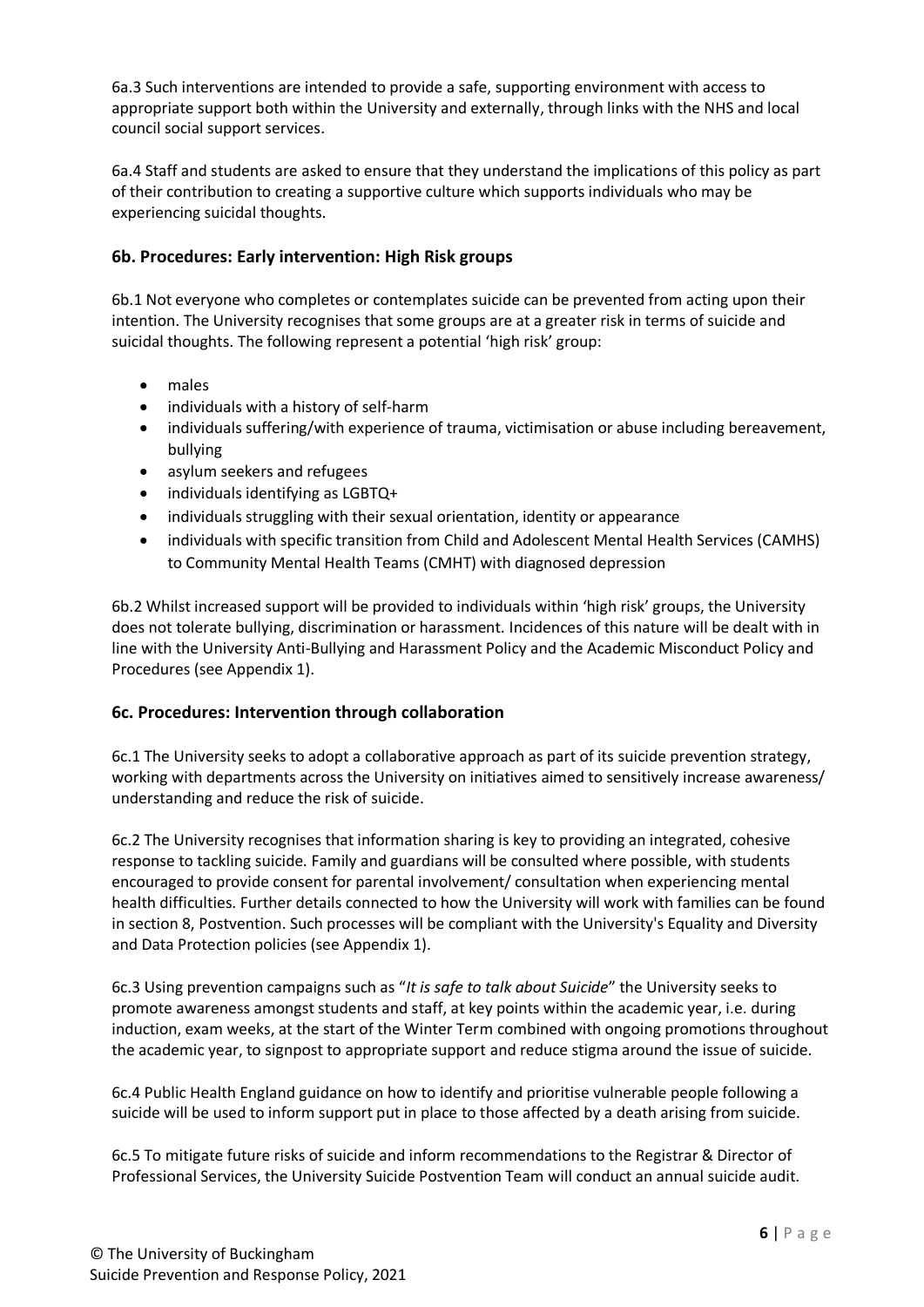## **7. Procedures: Dealing with incidents in relation to suicide**

7.1 Guidelines on dealing with incidents in relation to suicide can be found in Appendix 5 and 6.

7.2 An attempted, suspected or completed suicide should be treated as an emergency health and safety concern. Where an individual is found to be seriously or fatally injured, the appropriate emergency service should be contacted immediately by calling 999.

7.3 On receiving information of an attempted, suspected or completed suicide, the Campus Security Team and the appropriate DSRO should be contacted once emergency services have been notified.

7.4 Concerns for an individual suspected to be experiencing suicidal thoughts, could arise in a variety of ways and in a range of different settings. For example, an individual may:

- verbally expresses or display signs of suicidal thoughts;
- witness or hear about another individual expressing suicidal thoughts
- demonstrate signs of serious self-harm;

7.5 Where suicidal thoughts are expressed, it is important that the individual concerned is able to talk to someone and seek help.

7.6 In all cases, it is essential to act quickly, sensitively and professionally. A concern of this nature should be treated like any other health emergency

7.7 Where possible, an individual experiencing suicidal thoughts **should not** be left alone nor confidentiality promised in cases of a life-threatening nature. In situations of this nature, personal confidentiality can be waivered.

### **7a. Procedures: Dealing with an immediate emergency**

7a.1 Where an individual is suspected to be in immediate danger of harming themselves or attempting suicide, an ambulance should be requested by dialling **999**.

7a.2 Alternatively, arrangements should be made where possible to escort them directly to the nearest emergency department.

7a.3 The **online NHS tool** - *https://www.nhs.uk* can be used to locate the nearest emergency department.

7a.4 Where the individual of concern is on university campus, the Campus Security team should **also** be informed to ensure the ambulance is directed to the specific location on arrival.

7a.5 In the event that it is unclear whether the concern is a genuine emergency, dialling 111 (NHS) or 101 (Police) for advice will ensure the concern is transferred directly to 999 if necessary.

# **7b. Procedures: Dealing with individuals who may be experiencing suicidal thoughts: intervention and support**

7b.1 All staff and students should be alert to the signs (see Appendix 5) that an individual might be experiencing suicidal thoughts and be aware of how to intervene.

7b.2 To support an individual who may be experiencing suicidal thoughts, we recommend that you: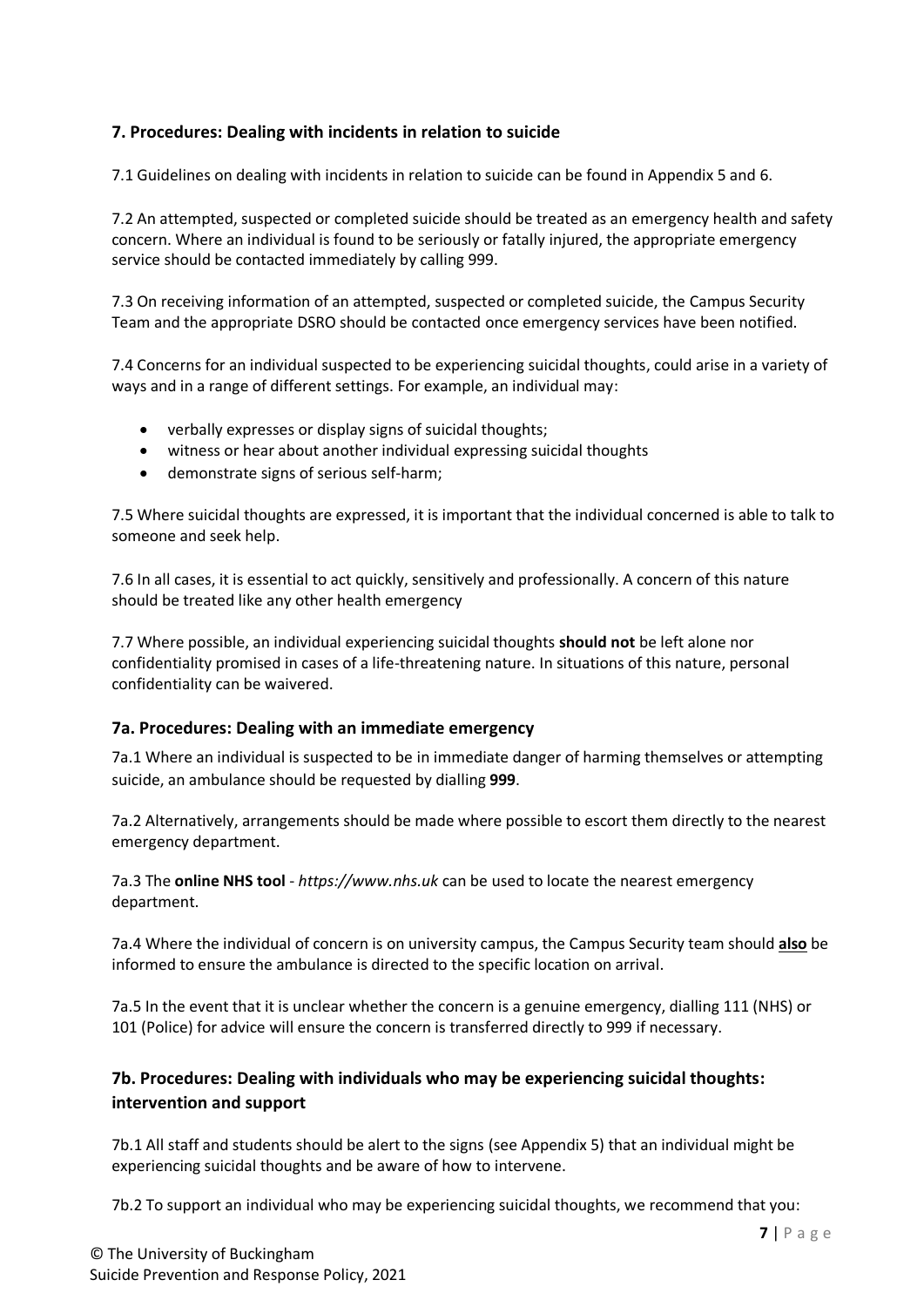- Reassure the individual that they are not alone,
- Explain to the individual that you are there to listen
- Encourage the individual to talk
- Ask them questions about how they are feeling. (see Appendix 8)
- Explain to the individual that you are alerting the DSRO, a trained member of staff to help provide professional support with how they are feeling.

7b.3 For student related concerns, contact Campus Security and the Wellbeing, Skills and Diversity Team, **and let the student know that you are doing this**.

7b.4 For staff related concerns, contact Campus Security and the Human Resources department, **and let the staff member know that you are doing this**

7b.5 Where feasible, the individual of concern will be involved in all discussions, decision-making and other communications relating to the incident.

7b.6 If an individual is at **imminent risk** of suicide, a professional judgement will need to be made, based on an understanding of the individual and what would be in their best interest. Where it is unsure whether the concern is a genuine emergency, dialling 111 (NHS) or 101 (Police) for advice will ensure the concern is transferred directly to 999 if necessary.

7b.7 **In an immediate emergency,** follow the guidance provided in section 7a and Appendix 4 and 5.

7b.8 In dealing with any suicide related concern, the University has a duty of care both to the individual concerned and to the individual who is made aware of the attempted or suspected suicide.

7b.9 Trying to understand feelings and thoughts of suicide can be both difficult and daunting. Hearing about a suicide or another person's suicidal thoughts can also be upsetting and overwhelming. If you need further advice and support, please contact the Head of Wellbeing, Skills and Diversity or the Head of Human Resources. Advice and support is also available to staff through the Employee Assistance Programme.

# **8. Procedures: Responding to a suicide in the University setting: Postvention**

8.1 A postvention approach is adopted by the University in responding to a suicide occurring within the University setting. Elements of this approach are also incorporated into the mechanisms used to mitigate and remove potential risks or triggers of suicide and suicidal thoughts, to prevent a loss of life see Procedures/ Intervention, section 6.

8.2 The term postvention is used to refer to actions taken following a suicide with the aim of providing support to those bereaved and reducing the risk of further suicides, ensuring lessons are learnt to reduce future risk.

8.3 In the event of an attempted, suspected or completed suicide, the University **Suicide Postvention**  team is responsible for providing a timely and appropriate response, combined with a clear process of communication to minimise the spread of rumour and anxiety within the wider University community. Appendix 3 outlines the composition and responsibilities of this team.

### **9. Procedures: Post-Incident Review**

9.1 In dealing with a completed suicide or serious attempt of suicide, the Suicide Postvention team will carry out a post-incident review. A serious attempt in this context is defined as one that leads to an individual being admitted to intensive care or the individual using a method likely to lead to death.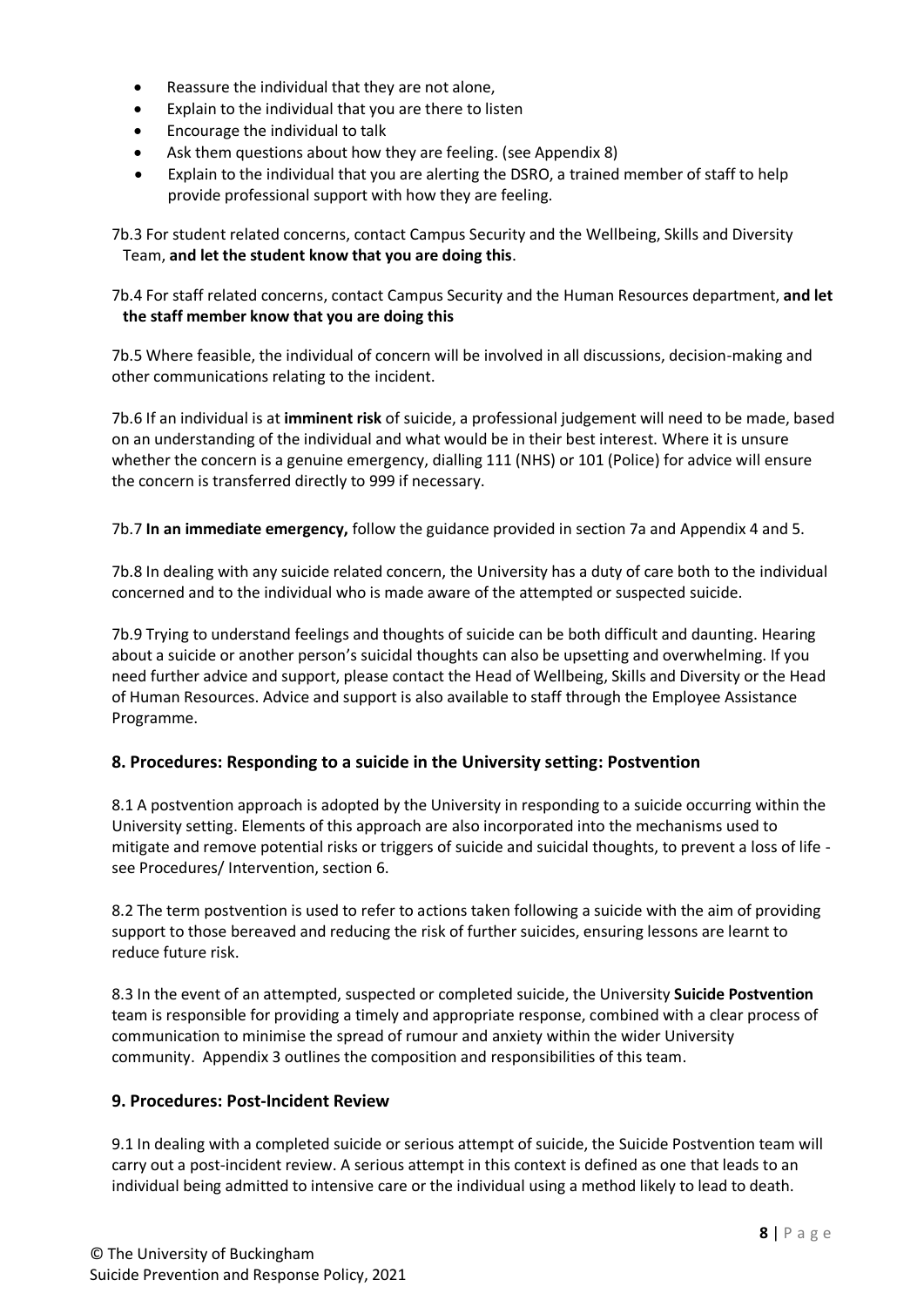9.2 A review of this nature allows the University to assess the effectiveness of a response to a particular incident and the University's Suicide Prevention and Response policy. Recommendations arising from the review are referred to the Registrar & Director of Professional Services for consideration.

9.3 Parent/carers of students or family of staff who have completed suicide will also be offered the opportunity to help the University learn lessons from the loss of a loved one.

9.4 Appropriate support will be identified and offered to individuals who have been involved with a student or staff member who has completed suicide.

### **10. Managing the press and social media**

10.1 Research highlights media reporting can have a negative impact on communities affected by suicide, encouraging imitative behaviour or increased occurrence of suicidal thoughts amongst particularly vulnerable groups.

10.2 Given the potential for press intrusion to exacerbate the grief of individuals at a very difficult time in their lives, it is important for media reporting to be managed appropriately through communication with the media, coupled with support and forewarning to families.

10.3 The **Head of Marketing** or nominated person is the lead for all communication with the local and national press.

10.4 The **Head of Marketing** or nominated person will monitor the reporting of an attempted, suspected or completed suicide on widely used social media platforms and risk assess if a response is required.

10.5 The Suicide Postvention Team in collaboration with the **Head of Marketing**, is responsible for supporting the media in delivering sensitive reporting of the attempted, suspected or completed suicide, with consideration given to the student, family, friends and colleagues affected, and to the wider University and local community.

10.6 Best practice guidelines i.e. Samaritans Media Guidelines for the Reporting of Suicide, will be applied when communicating with the local and national press.

10.7 The University will work with the local public health authorities to provide support and direction when dealing with concerns relating to local media and press.

### **11. Recording concerns connected to suicide**

11.1 In relation to concerns connected to the welfare, safety or behaviour of an individual (e.g. concern about a physical injury), it is important to record all relevant details, regardless of whether or not the concerns are shared with an external organisation.

11.2 The information recorded must be factual. Any interpretation or inference drawn from what was observed, said or alleged should be clearly recorded as such, using the Record of Suicidal Concern form (see Appendix 7)

### **12. Information Handling**

12.1 The University will create records, share and store information in line with its obligations under the UK General Data Protection Regulations (GDPR).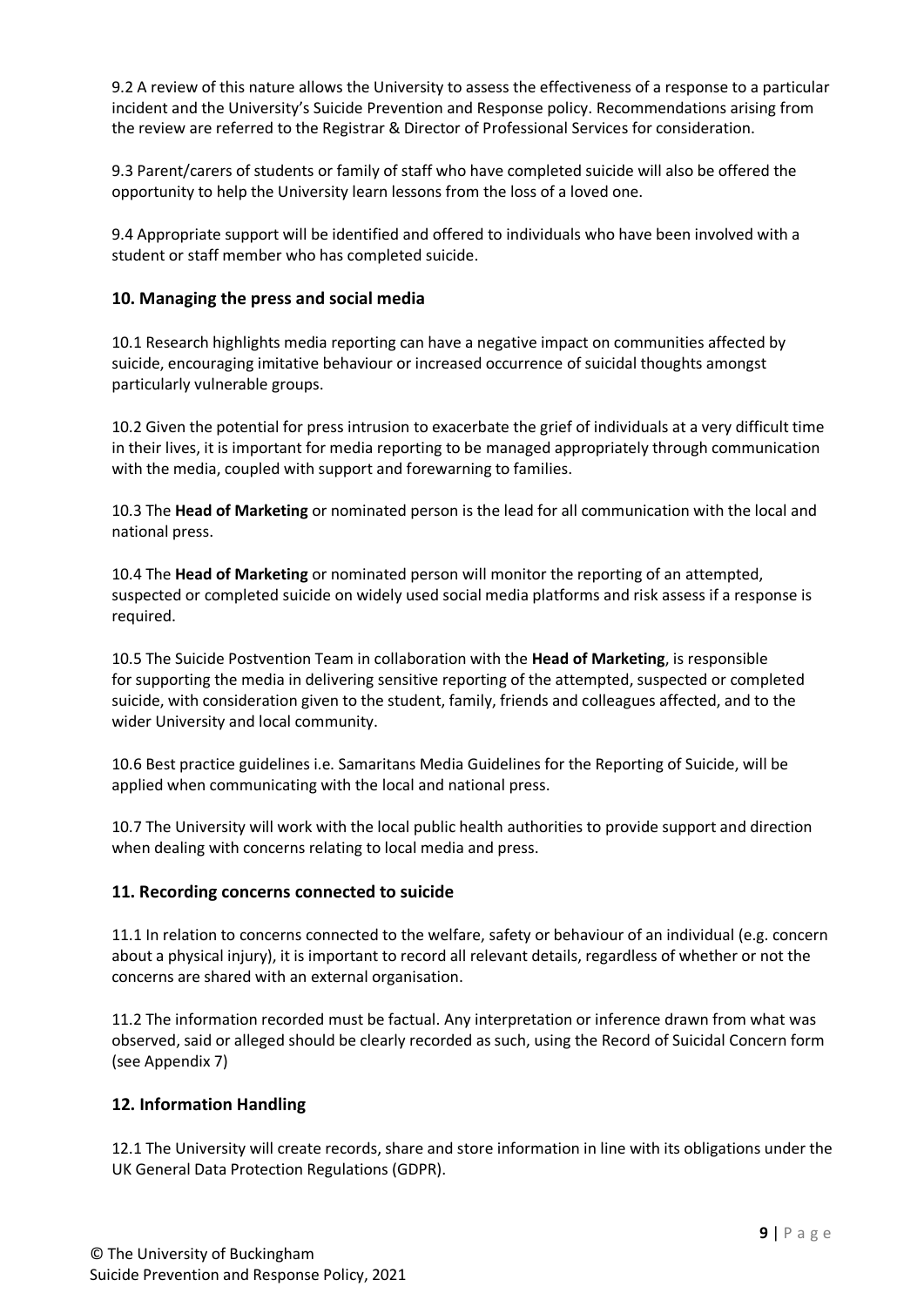12.2 A record of events will be created by the Suicide Intervention and Postvention Teams in line with GDPR to inform a post-incident review.

12.3 As part of a serious incident review, the University Suicide Prevention Response team will collate demographic, personal, academic and any other relevant information relating to suicides or serious suicide attempts undertaken on University premises.

12.4 Records will be kept of all suicide related concerns, incidents and their outcomes by the Head of Wellbeing, Skills and Diversity and the Head of Human Resources in accordance with the University Data Protection policy, Data Protection Act and other relevant legislation.

12.5 As part of addressing concerns raised about an individual potentially at risk of suicide and or suicidal thoughts, the Suicide Prevention Team may need to access information relating to the individual.

12.6 The University will make information readily available to members of the Suicide Prevention, Response and Intervention Group, complying with GDPR and enabling appropriate sharing of data (internally and externally) where there is a risk to the safety of a person or group of people. Confidentiality will be respected with information only shared on a need to know basis in the interests of the individuals concerned.

12.7 The University is responsible for securing an individual's express consent before it shares information with their next of kin or guardian. This applies even in cases where the GDPR allows the University to share safety concerns with other agencies, such as the police, without the individual's consent.

12.8 Individuals will be asked to provide their written consent prior to commencing studies or employment at the University to share information with their next of kin or guardian in the event of a substantial concern to their safety.

12.9 Where a student has provided the appropriate consent, this will be clearly indicated within their Student Information Console (SIC) record. For staff, details will be indicated on their Ciphr employment record.

12.10 The University will only contact a next of kin or guardian where the appropriate consent has been provided.

12.11 In cases of attempted, suspected or completed suicide, the University will inform the next of kin, even where the individual does not consent. Where a next of kin is contacted, the individual will be informed. The only exception to this will be where there is compelling evidence to show that it would not be in the best interests of the individual.

12.12 The University acknowledges an individual's right to withdraw consent at any time and will ensure individuals are aware of this. If consent is withdrawn, University records will be updated to reflect this.

### **13. Data Protection**

13.1. Under UK GDPR and the Data Protection Act 2018, individuals have a right of access to personal data that relates to them. This right of access may include a right to request access to records (in whole or in part), relating to suicide involving the person making the request. This may also include an individual's right to withdraw consent of access – see Information handling section 12.

13.2 If any staff member receives a request from a person for access to personal data (held either about that person or another individual) in relation to suicide, the request should be forwarded to the appropriate DSRO (see Appendix 2) for consultation with the Data Protection Officer.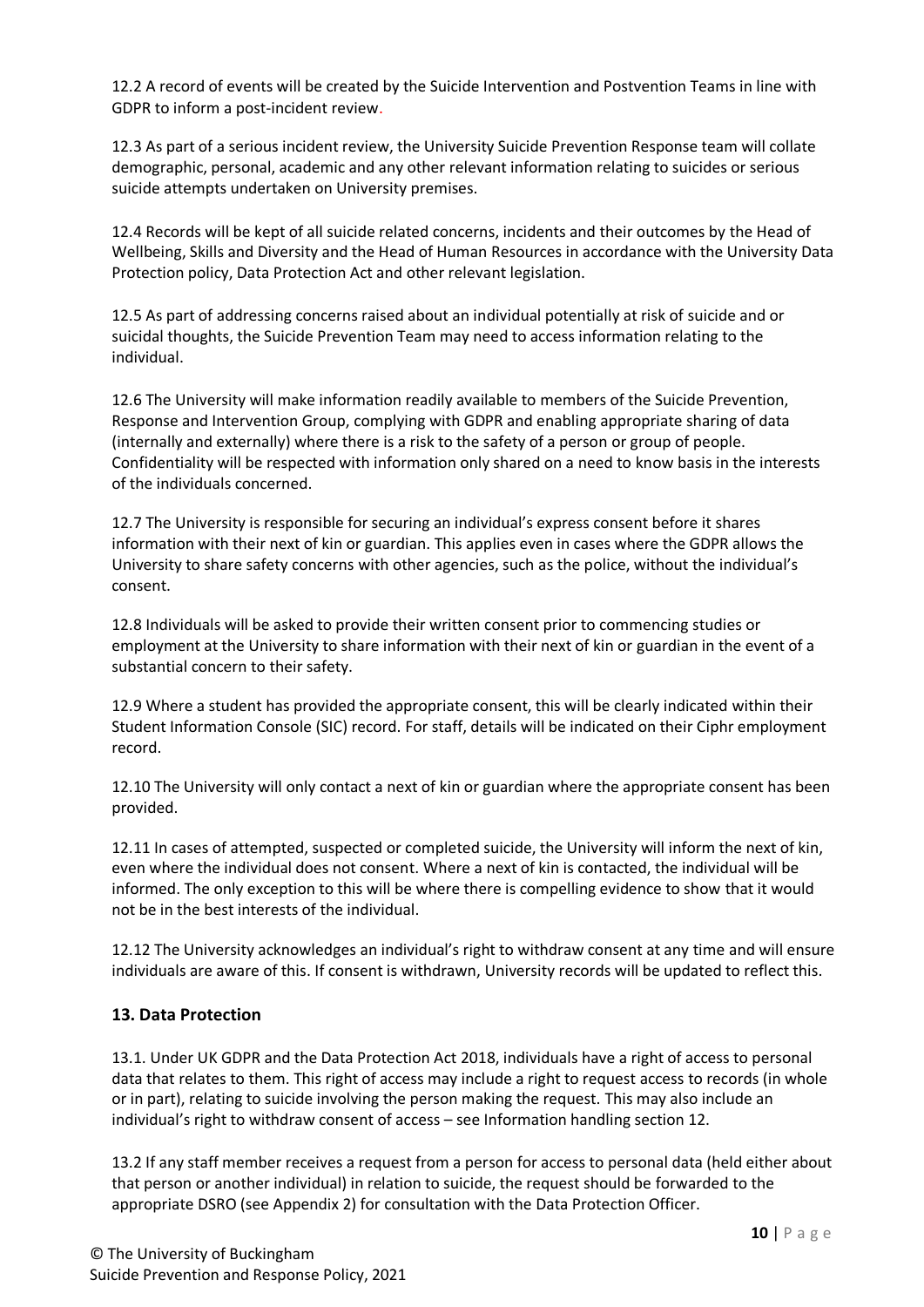13.3 Further information on the University Data Protection policy can be obtained via https://www.buckingham.ac.uk/about/policies/data-protection.

### **14. Related Policies, Procedures and Forms**

14.1 There are a number of University policies which contain provisions that are relevant to suicide and suicide prevention. These include, but are not limited to the policies and procedures provided in Appendix 1.

14.2 Whilst this policy and the guidance provided collectively underpins the University's provision of a safe and secure environment and supports the fulfilment of the University's statutory duties, the University is working towards further integrating the range of policies that contribute to suicide prevention.

#### **Document Version Information**

Document Title: Safeguarding policy Prepared by: Hazel McKenzie/Betty Wicks Approved by, date(s): Executive, 16/08/21; Senate, 08/09/21; Council, 11/10/21; Vice-Chancellor, 07/12/21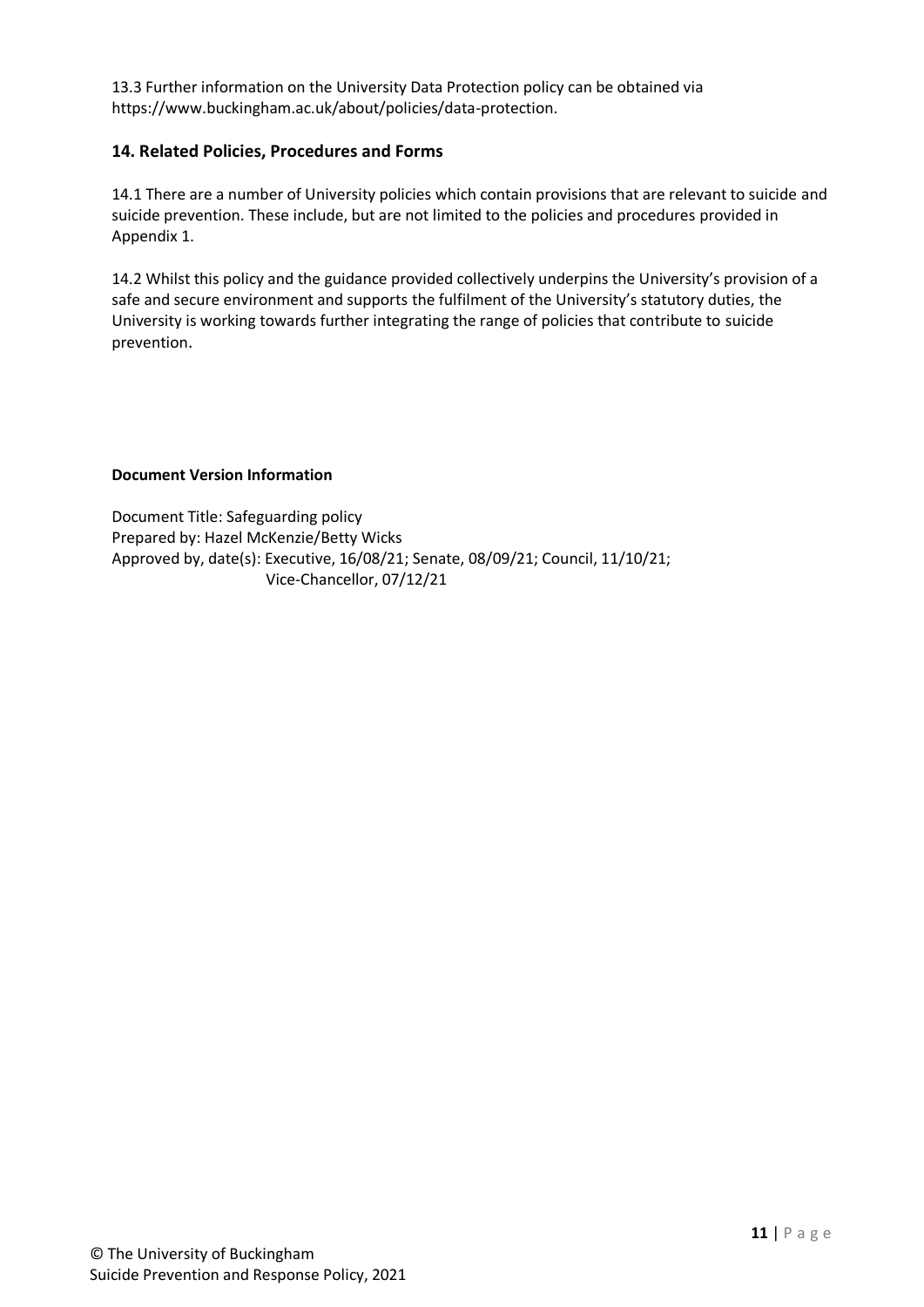## **Related Policies and Procedures**

### **Legal Framework and Government Guidance:**

- The Health and Safety at Work Act, 1974
- Rehabilitation of Offenders Act (Exceptions) Order 1975
- Data Protection Act 1998 and 2018
- The Sexual Offences Act, 2003
- The Children Act, 1989 and 2004
- Safeguarding Vulnerable Groups Act, 2006
- Counter-Terrorism and Security Act, 2015
- Working Together to Safeguard Children, 2018
- Keeping Children Safe in Education, September 2019

There are a number of University policies and procedures which contain provisions that are relevant to suicide and suicide prevention. This includes, but is not limited to the following:

### **Section 6 Procedures / intervention**

- Health, Safety & Wellbeing Policy and Procedures, see pages 8, 10, 11, 12 [https://fb77c667c4d6e21c1e06.b-cdn.net/wp-content/uploads/2019/07/Health-safety-and](https://fb77c667c4d6e21c1e06.b-cdn.net/wp-content/uploads/2019/07/Health-safety-and-wellbeing-policy-and-procedures.pdf)[wellbeing-policy-and-procedures.pdf](https://fb77c667c4d6e21c1e06.b-cdn.net/wp-content/uploads/2019/07/Health-safety-and-wellbeing-policy-and-procedures.pdf)
- Mental Health Policy.pdf [https://www.buckingham.ac.uk/wp-content/uploads/2020/11/5.12a-](https://www.buckingham.ac.uk/wp-content/uploads/2020/11/5.12a-Mental-Health-Policy.pdf)[Mental-Health-Policy.pdf](https://www.buckingham.ac.uk/wp-content/uploads/2020/11/5.12a-Mental-Health-Policy.pdf)
- Students Union Events Policy [https://fb77c667c4d6e21c1e06.b-cdn.net/wp](https://fb77c667c4d6e21c1e06.b-cdn.net/wp-content/uploads/2019/12/Students-Union-Events-Policy.pdf)[content/uploads/2019/12/Students-Union-Events-Policy.pdf](https://fb77c667c4d6e21c1e06.b-cdn.net/wp-content/uploads/2019/12/Students-Union-Events-Policy.pdf)
- Prevent Policy [https://fb77c667c4d6e21c1e06.b-cdn.net/wp](https://fb77c667c4d6e21c1e06.b-cdn.net/wp-content/uploads/2019/12/Prevent-Policy.pdf)[content/uploads/2019/12/Prevent-Policy.pdf](https://fb77c667c4d6e21c1e06.b-cdn.net/wp-content/uploads/2019/12/Prevent-Policy.pdf)
- Use of University Computers and Data Networks [https://fb77c667c4d6e21c1e06.b](https://fb77c667c4d6e21c1e06.b-cdn.net/wp-content/uploads/2020/11/5.18-Use-of-University-Computers-and-Data-Networks.pdf)[cdn.net/wp-content/uploads/2020/11/5.18-Use-of-University-Computers-and-Data-](https://fb77c667c4d6e21c1e06.b-cdn.net/wp-content/uploads/2020/11/5.18-Use-of-University-Computers-and-Data-Networks.pdf)[Networks.pdf](https://fb77c667c4d6e21c1e06.b-cdn.net/wp-content/uploads/2020/11/5.18-Use-of-University-Computers-and-Data-Networks.pdf)
- [University Policy on Alcohol, Aug-2018.pdf](https://fb77c667c4d6e21c1e06.b-cdn.net/wp-content/uploads/2020/11/5.7-University-Policy-on-Alcohol-Aug-2018.pdf) [https://www.buckingham.ac.uk/wp](https://www.buckingham.ac.uk/wp-content/uploads/2020/11/5.7-University-Policy-on-Alcohol-Aug-2018.pdf)[content/uploads/2020/11/5.7-University-Policy-on-Alcohol-Aug-2018.pdf](https://www.buckingham.ac.uk/wp-content/uploads/2020/11/5.7-University-Policy-on-Alcohol-Aug-2018.pdf)
- Drugs Policy [https://www.buckingham.ac.uk/wp-content/uploads/2020/11/5.9-Drugs-](https://www.buckingham.ac.uk/wp-content/uploads/2020/11/5.9-Drugs-Protocol-July-19.pdf)[Protocol-July-19.pdf](https://www.buckingham.ac.uk/wp-content/uploads/2020/11/5.9-Drugs-Protocol-July-19.pdf)
- University Policy on Drugs and Dangerous Substances, Aug-2018.pdf [https://www.buckingham.ac.uk/wp-content/uploads/2020/11/5.8-University-Policy-on-Drugs](https://www.buckingham.ac.uk/wp-content/uploads/2020/11/5.8-University-Policy-on-Drugs-and-Dangerous-Substances-Aug-2018.pdf)[and-Dangerous-Substances-Aug-2018.pdf](https://www.buckingham.ac.uk/wp-content/uploads/2020/11/5.8-University-Policy-on-Drugs-and-Dangerous-Substances-Aug-2018.pdf)
- Social Media Policy.pdf [https://www.buckingham.ac.uk/wp-content/uploads/2020/11/5.10-](https://www.buckingham.ac.uk/wp-content/uploads/2020/11/5.10-Social-Media-Policy.pdf) [Social-Media-Policy.pdf](https://www.buckingham.ac.uk/wp-content/uploads/2020/11/5.10-Social-Media-Policy.pdf)
- Mitigating Circumstances Policy and Procedure.pdf [https://www.buckingham.ac.uk/wp](https://www.buckingham.ac.uk/wp-content/uploads/2020/11/3.7a-Mitigating-Circumstances-Policy-and-Procedure.pdf)[content/uploads/2020/11/3.7a-Mitigating-Circumstances-Policy-and-Procedure.pdf](https://www.buckingham.ac.uk/wp-content/uploads/2020/11/3.7a-Mitigating-Circumstances-Policy-and-Procedure.pdf)
- Student Contract (Standard) [https://www.buckingham.ac.uk/wp-content/uploads/2020/11/2.1a-Student-Contract\\_Final-](https://www.buckingham.ac.uk/wp-content/uploads/2020/11/2.1a-Student-Contract_Final-Version-2020.pdf)[Version-2020.pdf](https://www.buckingham.ac.uk/wp-content/uploads/2020/11/2.1a-Student-Contract_Final-Version-2020.pdf)
- Student Declaration form [https://www.buckingham.ac.uk/wp-content/uploads/2020/11/2.1c-](https://www.buckingham.ac.uk/wp-content/uploads/2020/11/2.1c-Student-Declaration.docx)[Student-Declaration.docx](https://www.buckingham.ac.uk/wp-content/uploads/2020/11/2.1c-Student-Declaration.docx)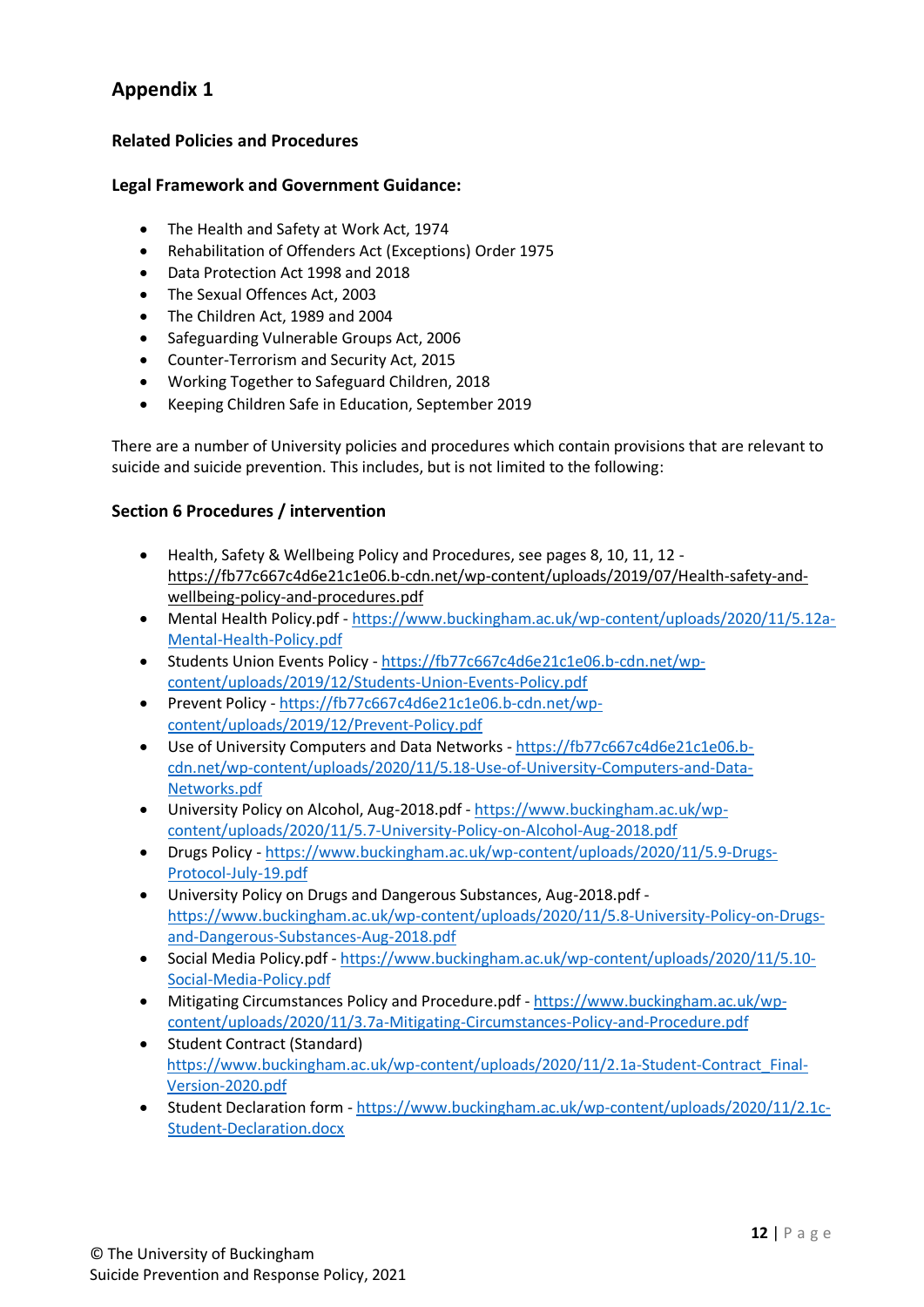### **Related Policies and Procedures Contd.,**

### **Section 6b Early intervention: High Risk groups**

- University Anti-Bullying and Harassment Policy [https://www.buckingham.ac.uk/wp](https://www.buckingham.ac.uk/wp-content/uploads/2020/11/5.4-Anti-Bullying-and-Harrassment-Policy_v4.pdf)[content/uploads/2020/11/5.4-Anti-Bullying-and-Harrassment-Policy\\_v4.pdf](https://www.buckingham.ac.uk/wp-content/uploads/2020/11/5.4-Anti-Bullying-and-Harrassment-Policy_v4.pdf)
- Dignity at Work and Study Policy [https://www.buckingham.ac.uk/wp](https://www.buckingham.ac.uk/wp-content/uploads/2020/01/5.13-Dignity-at-Work-and-Study-Policy-Procedures.pdf)[content/uploads/2020/01/5.13-Dignity-at-Work-and-Study-Policy-Procedures.pdf](https://www.buckingham.ac.uk/wp-content/uploads/2020/01/5.13-Dignity-at-Work-and-Study-Policy-Procedures.pdf)
- Academic Misconduct Policy and Procedures [https://www.buckingham.ac.uk/wp](https://www.buckingham.ac.uk/wp-content/uploads/2020/11/3.6a-Academic-Misconduct-Policy-and-Procedures.pdf)[content/uploads/2020/11/3.6a-Academic-Misconduct-Policy-and-Procedures.pdf](https://www.buckingham.ac.uk/wp-content/uploads/2020/11/3.6a-Academic-Misconduct-Policy-and-Procedures.pdf)

### **Section 6c Intervention through collaboration**

*.* 

- University's Equality and Diversity Policy [https://www.buckingham.ac.uk/wp](https://www.buckingham.ac.uk/wp-content/uploads/2019/03/5.14-Equality-and-Diversity-Policy.docx)[content/uploads/2019/03/5.14-Equality-and-Diversity-Policy.docx](https://www.buckingham.ac.uk/wp-content/uploads/2019/03/5.14-Equality-and-Diversity-Policy.docx)
- Data Protection Policy <https://www.buckingham.ac.uk/about/policies/data-protection>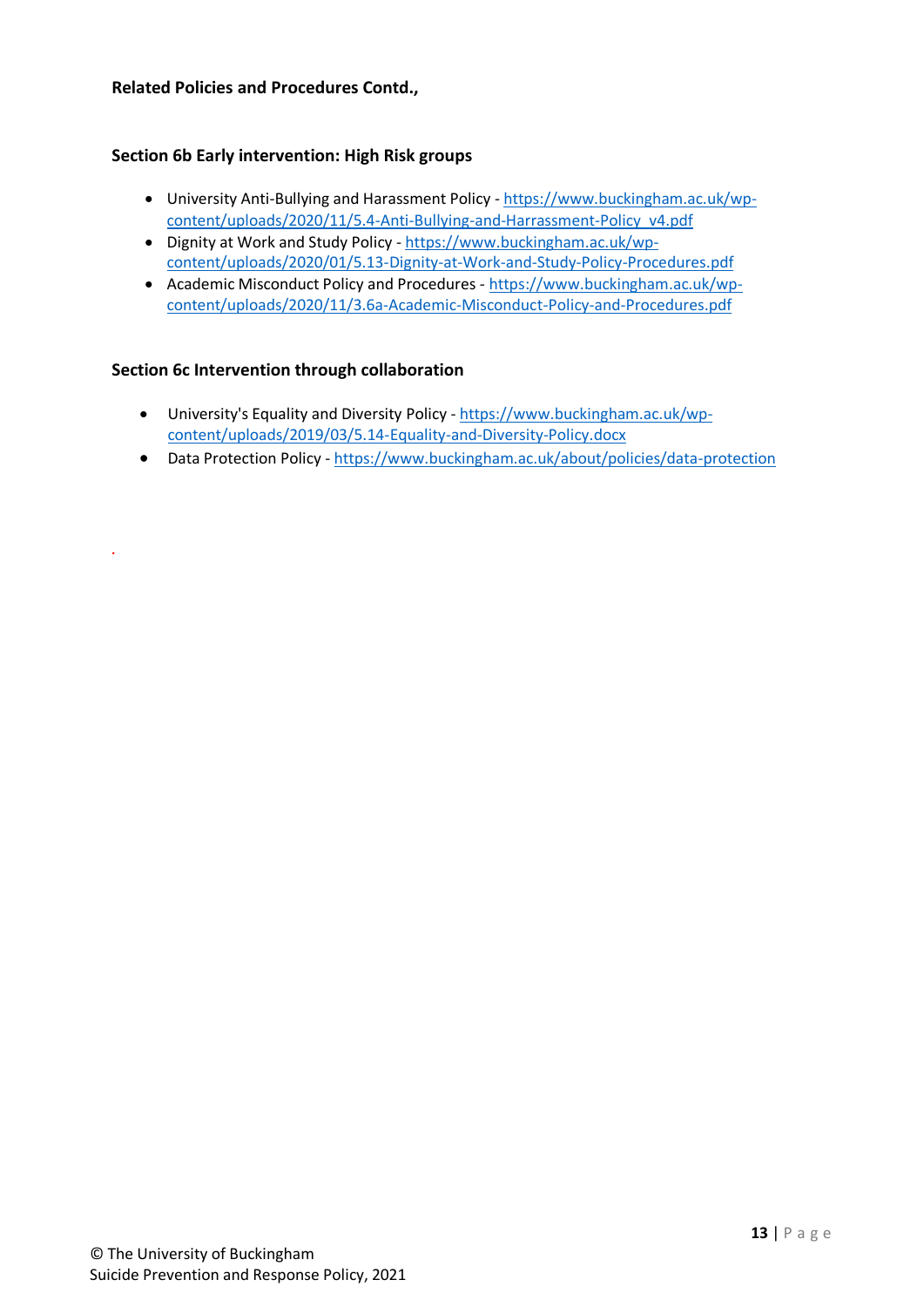## **Suicide Prevention and Response - Contacts and Responsibilities**

2.1 The following members of University staff have been designated as appropriate points of contact in relation to suicide prevention and response. These staff undergo specific training in order to be able to respond to incidents, and to advise and support others in this area.

#### **Lead Suicide Response Officers (LSROs)**

**Contacts:**

- Pro Vice-Chancellor, Director of Student Support Services jane.tapsell@buckingham.ac.uk
- Registrar & Director of Professional Services chris.payne@buckingham.ac.uk

### **Strategic lead** responsible for:

- Implementation of the University's Suicide Prevention and Response policy, procedure and guidance;
- Ensuring the operation of the University's approach to suicide mitigation and response is sufficiently resourced to enable the University to fulfil its statutory obligations and the requirements of this policy;
- Point of contact and responsible for contacting families, offering to meet and provide support in the event of an attempted, suspected or completed suicide;
- Ensuring that the University engages with local health care providers and other appropriate external agencies.

### **Designated Suicide Response Officers (DSROs)**

### **Contacts:**

- Head of Wellbeing, Skills and Diversity dee.bunker@buckingham.ac.uk
- Head of Human Resources diane.jackson-gould@buckingham.ac.uk

#### **Operational role** with responsibility for:

- Monitoring and review of the University's Suicide Prevention and Response policy, procedures and guidance;
- Monitoring and review of staff training and awareness in relation to suicide mitigation and response;
- Where required, liaising with and assisting support services and/or external agencies;
- Ensuring that incidents/disclosures are recorded and archived accordingly;
- Maintaining a log of all reported breaches of this policy, its actions and outcomes.

#### **Nominated Suicide Response Officers (NSROs)**

**Contacts:** Faculty Mentors & Mental First Aiders (see Appendix 3)

#### **Department/faculty-based role** with responsibility for:

- Ensuring awareness of the Suicide Prevention and Response policy within faculties/ departments;
- Responsible for reporting any concerns as appropriate, ensuring the relevant DSRO is informed of all incidents, whether attempted, suspected or completed;
- Coordinating the department/faculty response in the event of an attempted, suspected or completed suicide, including communication with staff and students within the department/faculty, providing appropriate information, support and guidance to affected individuals in collaboration with the Suicide Prevention, Response and Intervention Group.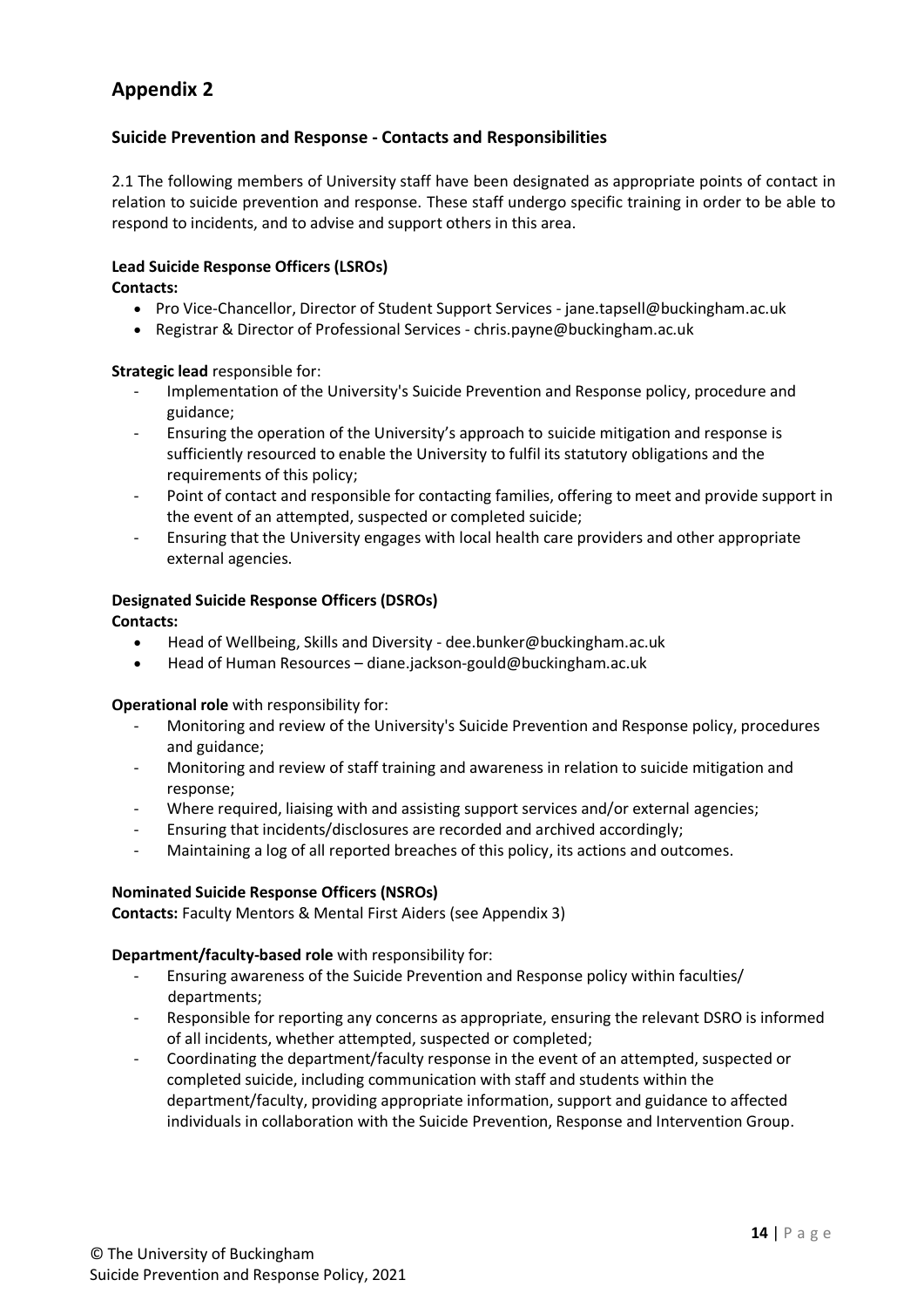## **2.2 Suicide Prevention and Response**

2.2.1 In addition to individual responsibilities, the University has a **Suicide Prevention, Response and Intervention Group** to support individuals as part of the University's response to suicide related concerns. The group consists of the following teams:

2.2.2 The **Suicide Prevention Team** is involved in the training of individuals in suicide awareness. It also supports Faculty Admissions teams to ensure smooth transitions between educational settings.

2.2.3 The **Suicide Intervention Team** is responsible for co-ordinating an immediate response during a crisis situation**,** supporting individuals in distress or experiencing suicidal thoughts.

2.2.4 The **Suicide Postvention Team** has responsibility for supporting individuals both in the short and longer term, following an incident of suicide, including rapid referral for community mental health support where needed. The team is also involved in conducting a post-incident review and has the responsibility for contacting the bereaved, providing compassionate support where required.

2.2.5 During normal working hours, contact with these teams should be made through the Wellbeing, Skills and Diversity team. For contact outside of normal working hours, please contact Campus Security at either the Buckingham or Crewe campuses.

## **2.3 Other responsibilities**

#### **Oversight of the admission of 'high risk' students**

**Contact:** Admissions Manager - nancy.zulu@buckingham.ac.uk

#### **Guidance on Risk Assessments Contact:** Health and Safety Officer - estelle.adams@buckingham.ac.uk

#### **Guidance on Data Protection**

**Contact:** Data Protection Officer - david.watson@buckingham.ac.uk

#### **Suicide Prevention and Response Training Contact:**

**Contact:** Head of Human Resources – diane.jackson-gould@buckingham.ac.uk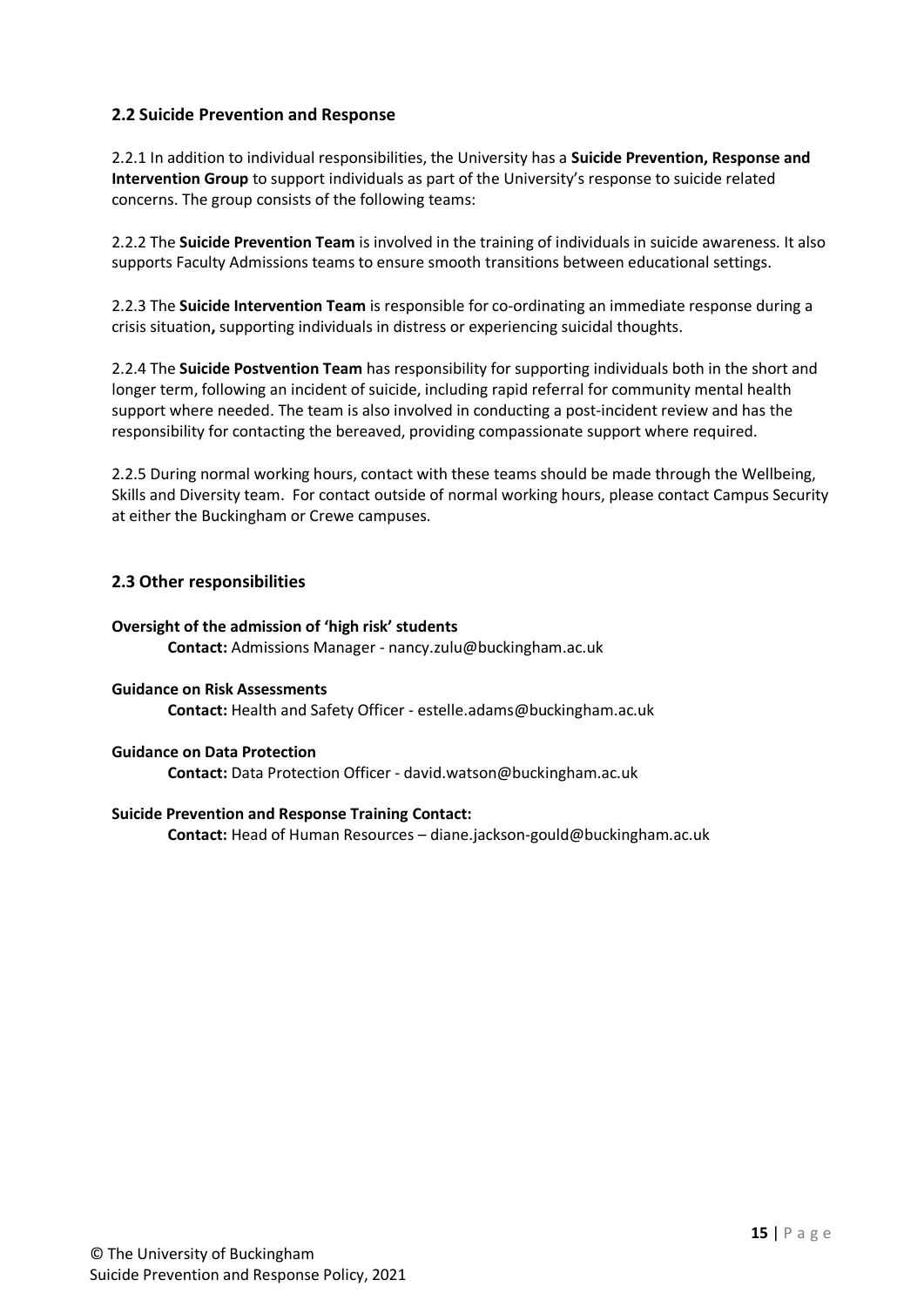# **Nominated Suicide Response Officers (NSROs)**: **Mental Health First Aider list**

Mental Health First Aid is the help offered to a person developing a mental health issue, experiencing a worsening of an existing mental health issue or in a mental health crisis.

Mental First Aiders act as **Nominated Suicide Response Officers** (NSROs) where a department is too small to have a nominated NSRO, responsible for coordinating prevention and response to an attempted, suspected or completed suicide, acting as liaison with Designated Suicide Response Officers (DSROs) and Lead Suicide Response Officers (LSROs). See Suicide Prevention and Response policy section 4 and Appendix 2.

Should you need to talk to someone about a concern or issue, please contact one of the Mental First Aiders listed below. Advice and support is also available to staff through the Employee Assistance Programme on 0800 282 193.

### **Campus Security**

| <b>Buckingham Campus</b> | 07860 834 802 |
|--------------------------|---------------|
| Crewe Campus             | 01270 353 200 |

### **Wellbeing, Skills and Diversity**

| <b>Name</b>      | Tel no: | Email                           | Location                    |
|------------------|---------|---------------------------------|-----------------------------|
| Dee Bunker (MHFA | 820 175 | dee.bunker@buckingham.ac.uk     | Wellbeing, Skills and       |
| Instructor)      |         |                                 | Diversity, 19 Hunter Street |
| Pascale Atkins   | 820 200 | pascale.atkins@buckingham.ac.uk | Wellbeing, Skills and       |
| (Counsellor)     |         |                                 | Diversity, 15 Hunter Street |
| Roy Davis        | 820 200 | roy.davis@buckingham.ac.uk      | Wellbeing, Skills and       |
|                  |         |                                 | Diversity, 19 Hunter Street |
| Sarah McDonald   | 820 200 | sarah.mcdonald@buckingham.ac.uk | Wellbeing, Skills and       |
|                  |         |                                 | Diversity, 19 Hunter Street |

#### **Faculty of Business, Humanities and Social Sciences**

| <b>Name</b>      | Tel no: | Email                             | Location                    |
|------------------|---------|-----------------------------------|-----------------------------|
| Elaine Chambers  | 820 124 | elaine.chambers@buckingham.ac.uk  | <b>Business School, AdR</b> |
| Phoebe Wentworth | 820 179 | phoebe.wentworth@buckingham.ac.uk | <b>Business School, AdR</b> |
| Setara Pracha    | 820 273 | setara.pracha@buckingham.ac.uk    | Humanities, AdR             |
| Sarah Samways    | 820 377 | sarah.samways@buckingham.ac.uk    | Humanities, AdR             |

#### **Faculty of Law, Computing and Psychology**

| <b>Name</b>    | Tel no: | Email                                                                 | Location |
|----------------|---------|-----------------------------------------------------------------------|----------|
| Sharon Salerno |         | 820 322 sharon.salerno@buckingham.ac.uk Psychology School, Franciscan |          |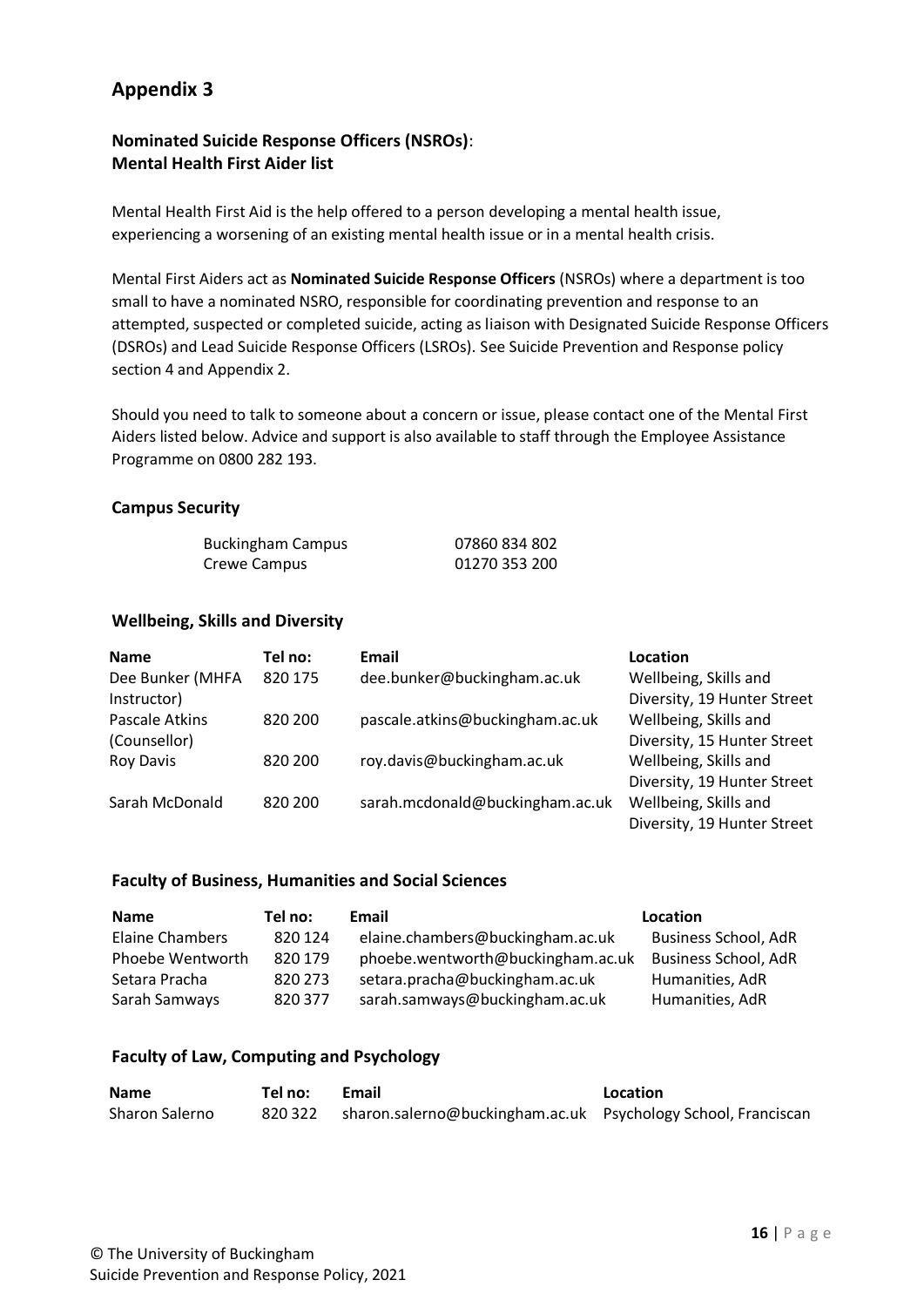# **Faculty of Education**

| <b>Name</b>       | Tel no: | Email                       | Location                                        |
|-------------------|---------|-----------------------------|-------------------------------------------------|
| <b>Emily Parr</b> | 820 653 | emily.parr@buckingham.ac.uk | Faculty of Education, Vinson<br><b>Building</b> |

### **Foundation**

| <b>Name</b>  | Tel no: | Email                         | Location        |
|--------------|---------|-------------------------------|-----------------|
| Joanna Leach | 820 163 | joanna.leach@buckingham.ac.uk | Foundation, AdR |

# **Faculty of Medicine and Health Sciences**

| <b>Name</b>   | Tel no: | Email                          | Location                          |
|---------------|---------|--------------------------------|-----------------------------------|
| Emma Spikings | 827 537 | emma.spikings@buckingham.ac.uk | Faculty of Medicine, Chandos      |
|               |         |                                | <b>Road Building</b>              |
| Nikki Dean    | 820 349 | nikki.dean@buckingham.ac.uk    | Faculty of Medicine, Chandos      |
|               |         |                                | <b>Road Building</b>              |
| Emma Shepherd | N/A     | emma.shepherd@buckingham.ac.uk | <b>Faculty of Medicine, Crewe</b> |
|               |         |                                | Campus                            |

# **IT Services**

| <b>Name</b>     | Tel no: | Email                                                        | Location                  |
|-----------------|---------|--------------------------------------------------------------|---------------------------|
| Michael Dunkley | 820 248 | michael.dunkley@buckingham.ac.uk IT Services, Norton's House |                           |
| Vicki Gilchrist | 827 500 | vicki.gilchrist@buckingham.ac.uk                             | IT Services, Norton House |

### **Library Services**

| <b>Name</b>           | Tel no: l | Email                           | Location                        |
|-----------------------|-----------|---------------------------------|---------------------------------|
| <b>Tracey Sargent</b> | 820 372   | tracey.sargent@buckingham.ac.uk | Library Services, Hunter Street |

## **Professional Services**

| <b>Name</b>          | Tel no: | Email                            | Location                              |
|----------------------|---------|----------------------------------|---------------------------------------|
| <b>Hayley Cripps</b> | 820 321 | hayley.cripps@buckingham.ac.uk   | <b>Collaborations, Istra Cottages</b> |
| Katie Evans          | 827 591 | katie.evans@buckingham.ac.uk     | Student Administration, Istra         |
|                      |         |                                  | Cottages                              |
| Daria Ermolenko      | 820.504 | daria.ermolenko@buckingham.ac.uk | Professional Services, Istra          |
|                      |         |                                  | Cottages                              |

*Last updated 06/01/22*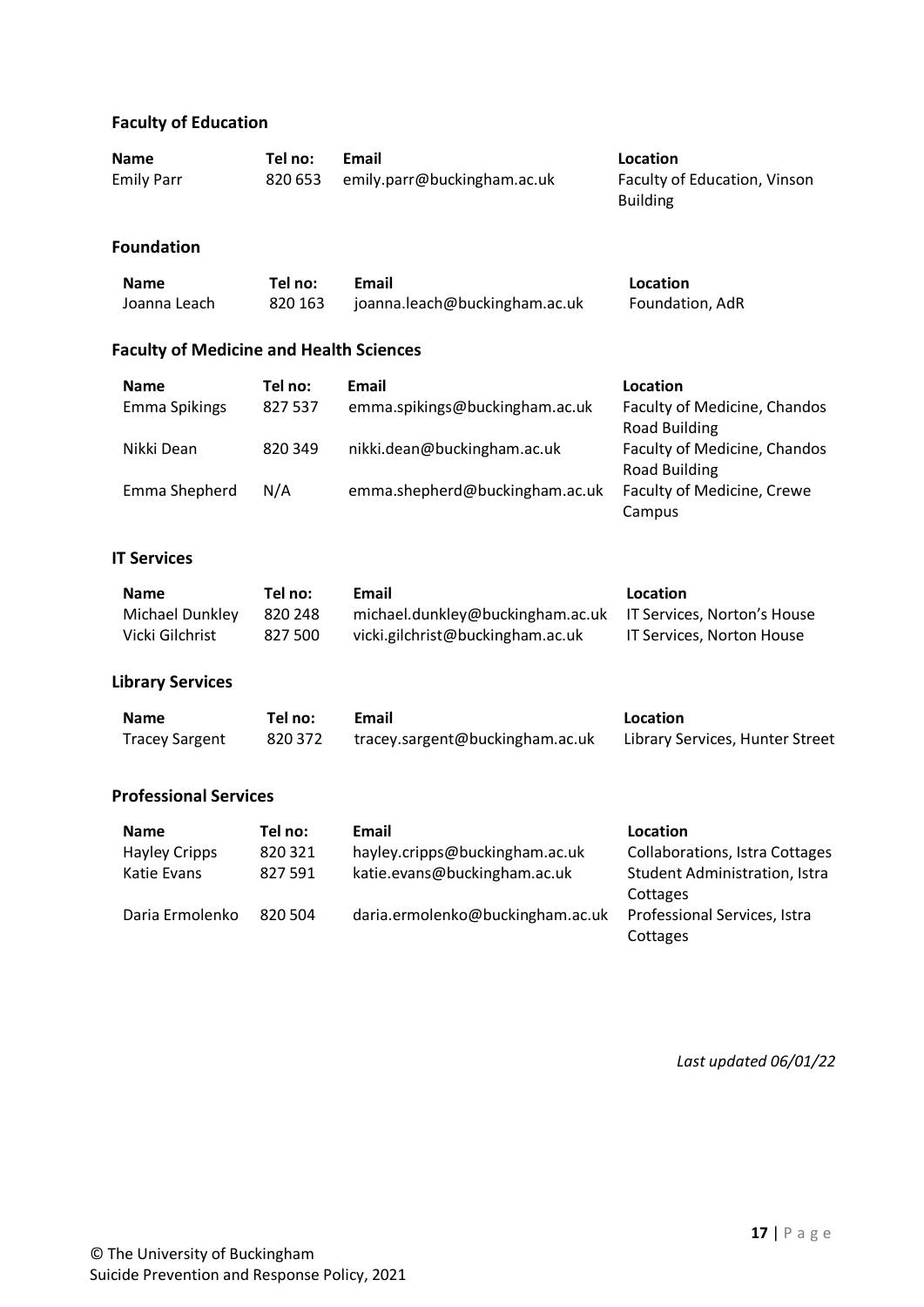## **Suicide Prevention, Response and Intervention Team: Terms of Reference (Sept 2021)**

3.1 The University's Suicide Prevention, Response and Intervention team will oversee all immediate and urgent key activities related to the University's response. The purpose of this is group is as outlined below:

- **Suicide Prevention:** to provide overarching guidance on the University's approach to suicide prevention. This will include development and implementation of a suicide prevention plan and oversight of any internal reviews.
- **Suicide Intervention:** to enable the immediate mobilisation of a senior internal team who can work closely with external partners to provide overarching guidance and management of the urgent response required in the event of an unexpected death.
- **Suicide Postvention:** to provide support to affected individuals as needed both in the short and longer term. This will include conducting a post-incident review, ensuring an individual approach is adopted for anyone identified as being at risk of contagion, including rapid referral for community mental health support where needed.

## **3.2 Accountability and Reporting**

The Suicide Prevention, Response and Intervention Team (under the direction of the University Designated Suicide Response Officers) reports to the Pro Vice-Chancellor, Director of Student Support Services and through it, to the University Senior Management Team and Council.

### **3.3 Meetings**

3.3.1 Meetings are chaired by the Pro Vice-Chancellor, Director of Student Support Services and held biannually in the course of the academic year. The Chair may nominate the Interim Director of Support Services to act as Chair in the event of an unexpected staff death.

3.3.2 In exceptional circumstances, in the event of an unexpected or cluster of deaths, the team will meet as required in relation to individual circumstances.

### **3.4 Responsibilities and composition**

### **3.4.1 Suicide Prevention Team**

The Suicide Prevention Team will:

- Support University departments (e.g. Admissions) to work with schools, colleges, and other universities to ensure smooth transitions between educational settings.
- Provide staff training in suicide awareness, how to have conversations and how to intervene.
- Provide optional training to students in suicide awareness, how to have conversations and how to intervene.
- Work to promote a culture where concerns about suicide can be discussed without fear, shame or embarrassment through actively and constructively challenging stigma and prejudice associated with suicide.
- Use alert systems to detect patterns of difficulty, such as not engaging with academic or professional work, running into academic or work-related difficulties or dropping off the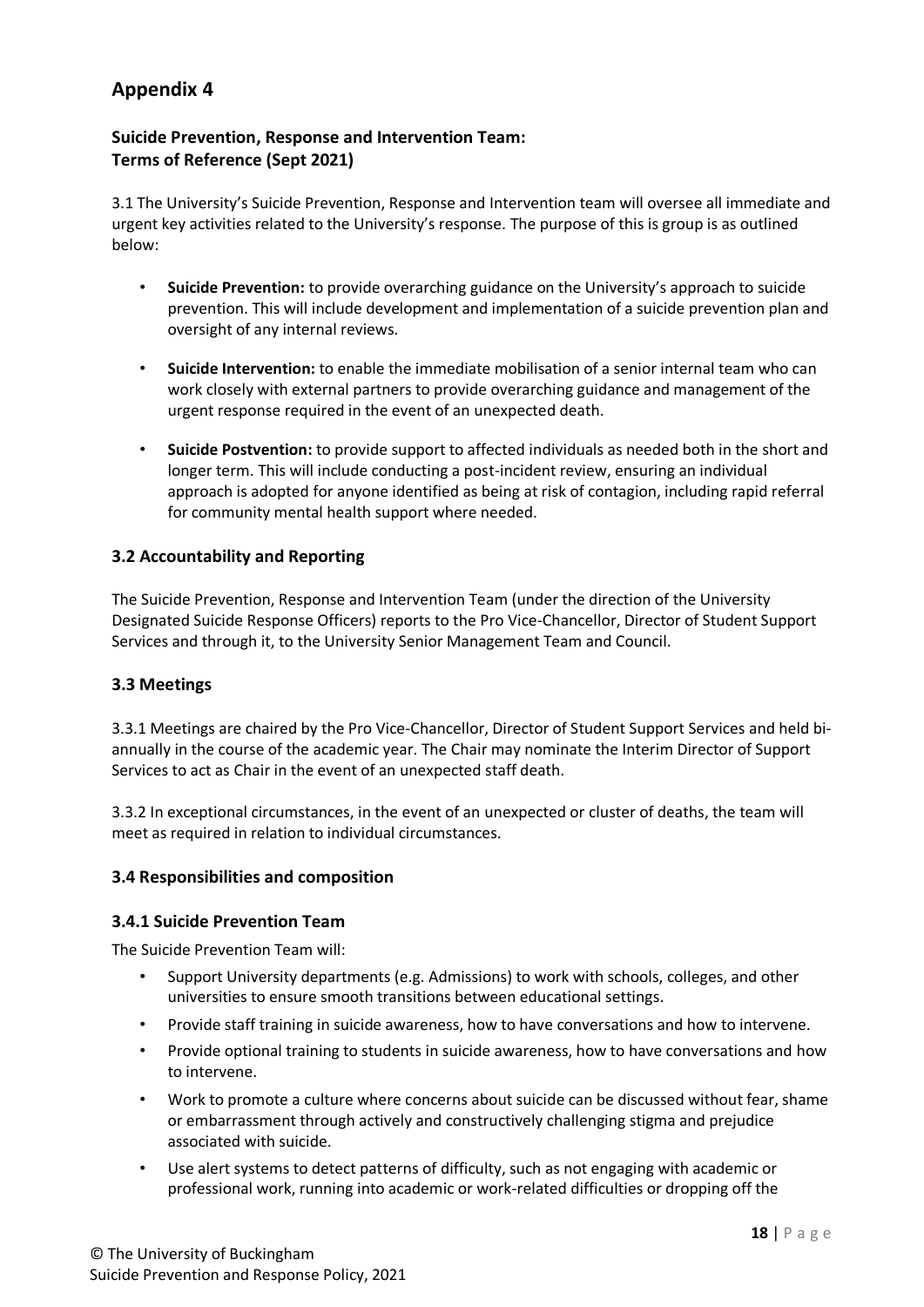academic radar, not paying rent, fees or fines; disciplinary issues, not engaging with others or being involved in community activities.

- Create links with local and national partners from the health sector, voluntary sector, and local authority, especially local suicide partnerships. This includes, but is not limited to, stakeholders such as The Samaritans, Independent Press Standards Organisation, Buckinghamshire Coroners Service, Buckinghamshire Council.
- Build partnerships with external organisations, ensuring rapid referral for appropriate mental health and wellbeing support services.

The Suicide Prevention Team comprises members from the following groups:

- The Mental Health Lead
- Faculty Mentors
- The Wellbeing and Drug Adviser
- The Inclusivity Adviser
- A representative from the Security Team
- A representative from Students' Union staff
- A representative from the Student body
- A Nominated Suicide Response Officer

#### **3.4.2 Suicide Intervention Team**

The Suicide Intervention Team will:

- Have explicit responsibility and the professional capabilities to intervene in a crisis situation, coordinating an immediate response with the Postvention team on instruction by the University Designated Suicide Response Officers (DSROs).
- Be familiar with the suicide-safer strategy and know the steps required to support those in distress or who may be experiencing suicidal thoughts.
- Create a record of events in line with the GDPR, ensuring information held in relation to a crisis situation are held securely.

The Suicide Intervention Team comprises members from the following groups:

- A qualified Mental Health First Aider
- A representative from the Campus Security Team
- A representative of the Wellbeing, Skills and Diversity Team
- The Health & Safety Officer or a representative of the Estates (Maintenance) Team
- A Nominated Suicide Response Officer

### **3.3.3 Suicide Postvention Team**

The Suicide Postvention Team under the direction of the Designated Suicide Response Officers (DSROs), will:

- Contact the bereaved, offering to meet and provide compassionate support.
- Agree internal communications, including staff and students, as appropriate.
- Support the media in delivering sensitive reporting of the attempted, suspected or completed suicide.
- Alert local and public health services, as appropriate.
- Conduct a post incident review following a completed or serious attempt of suicide to inform the University's approach to suicide prevention. A serious attempt in this context is defined as one that leads to an individual being admitted to intensive care or the individual using a method likely to lead to death.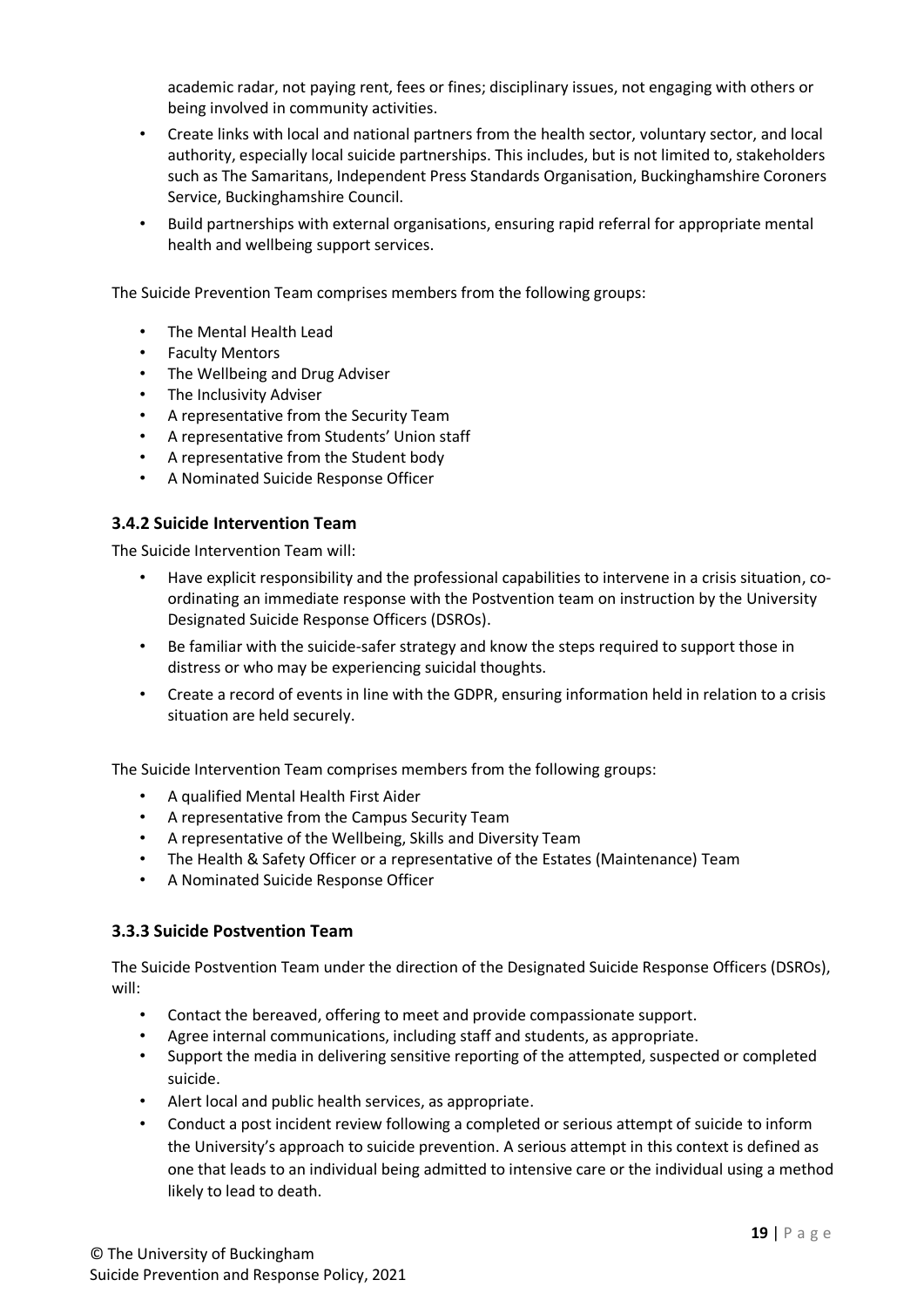- Advise on urgent policy changes relating to vulnerable individuals and complex cases.
- Find the best way to celebrate the life of the deceased, without glamorising suicide through memorials or upholding anniversaries as appropriate.
- Have oversight of the immediate and reactive work carried out by relevant departments, including Human Resources, Student Support Services and Marketing.

The Suicide Postvention Team comprises members from the following staff groups:

- A senior member of the University leadership team
- A representative of the Wellbeing, Skills and Diversity team
- A Nominated Suicide Response Officer
- A representative from Students' Union staff
- A senior member of the Marketing/Media Relations team

Individual responsibilities for members within this team are outlined below:

 A pre-agreed member of the team may be nominated responsibility for **contacting the family and staff members directly impacted by the incident**, offering to meet and provide support. This member of the team will also act as a point of contact for the family and staff as and when required.

The level and duration of input required will vary according to the situation but may include emotional support and clear advice regarding practical arrangements.

- A pre-agreed member of the team will arrange appropriate **support within the University community**. This will include:
	- Holding open meetings for individuals within a week of the incident. While all clinical information and/or specific details relating to an individual must remain confidential, general statements of reassurance are permissible.
	- Informing individuals of the availability of individual counselling within a week of an incident.
	- Arrangements for an informal off-campus meeting for individuals
	- If appropriate and with permission of the family, arrangements for a memorial service and the communication of messages of support for the family.
	- Where in-person meetings are not possible, or not preferred, arrangements will be made for open meetings and counselling via phone or video-conferencing software.
- Whilst immediate support is important, the emotional impact of an attempted, suspected or completed suicide may also be longer term. A pre-agreed member of the team should be responsible for **longer-term support** to individuals affected by an attempted, suspected or completed suicide. This will include:
	- Checking in directly with affected staff members. This requires care as these may not always be the obvious people.
	- Checking in with affected students via their Personal Tutors and Faculty Mentors, providing advice and support in relation to affected students.
	- Arrangements for further counselling and open meetings where required.
- A member of the team from the Marketing/Media relations team will be responsible for **supporting the media** in delivering sensitive reporting of the attempted, suspected or completed suicide. This team member is also responsible for monitoring social media posts regarding the suspected or completed suicide, with consideration given to the all parties affected, and to the wider university and local community.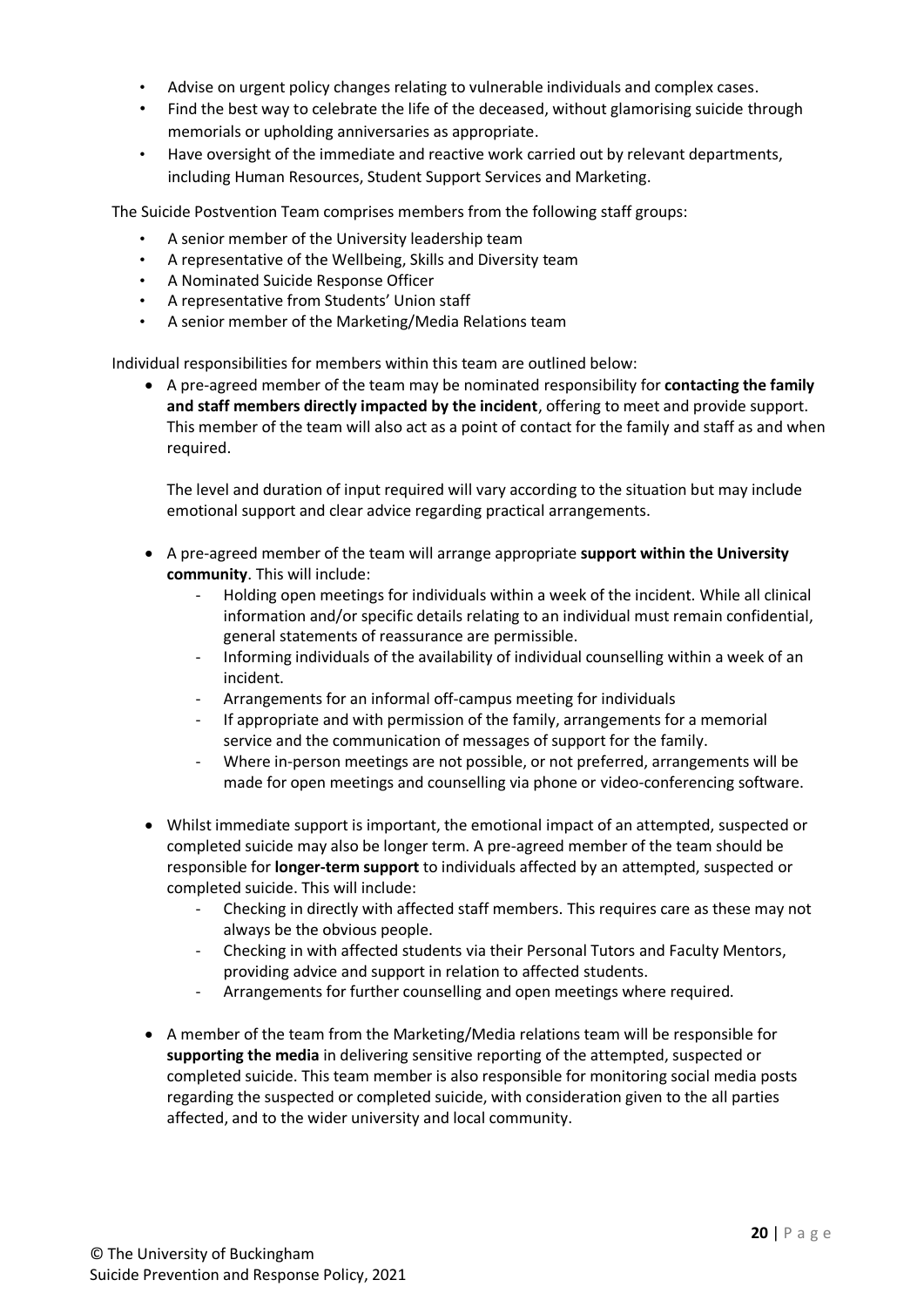### **Guidelines on dealing with incidents in relation to suicide**

4.1 Suicide is complex, unique and sometimes difficult to predict. Whilst a specific single trigger might cause one person to consider suicide, another person is very unlikely to experience the same response. Whilst it may be difficult to predict a potential suicide, being aware of potential triggers can be helpful in enabling timely identification, intervention, signposting and support for individuals who may be experiencing suicidal thoughts

### **4.2 Recognising risk factors**

4.2.1 The University recognises that there are numerous factors which can increase mental distress and create a suicide risk. Whilst it is not possible to provide an exhaustive list of such factors, some commonly recognised triggers to aid timely identification, intervention and signposting are listed below:

- **Increased mental distress** can be caused by debt, alcohol use, serious self- harm, academic pressures, social/cultural factors, stigma around help-seeking, social media and internet use
- **Time of year:** the beginnings and endings of all academic years may constitute vulnerability for students already at risk; transitional periods appear to cause students to contemplate future demands and pressures at a time when established sources of support may be unavailable
- **Specific suicide risk factors** include transition from one environment to another, serious (suicidal) self-harm, alcohol/drug misuse, diagnosed depression, perfectionism and having been exposed to another recent suicide
- **High-risk groups** include bereaved students, asylum seekers and refugees, people who identify as LGBTQ+, people with experience of trauma and victimisation, and male students

4.2.2 Whilst risk factors exist, suicide is complex and unpredictable, even for experienced professionals. Ultimately, suicide can affect anyone regardless of age, gender, background or whether risk factors are present in an individual's life.

4.2.3 Concerns for an individual suspected to be experiencing suicidal thoughts, could arise in a variety of ways and in a range of different settings. For example, an individual may:

- verbally expresses or display signs of suicidal thoughts;
- witness or hear about another individual expressing suicidal thoughts;
- an individual may have recently been affected by a suspected, attempted or completed suicide.
- demonstrate signs of serious self-harm;

4.2.4 In all cases, it is essential to act quickly, sensitively and professionally on receiving information of an attempted, suspected or completed suicide. A concern of this nature should be treated like any other health emergency. See Appendix 6 for further details of who to contact during and out of University office hours.

### **4.3 Dealing with an immediate emergency**

4.3.1 An attempted or suspected suicide should be treated as an emergency health and safety concern. If you suspect an individual may be in immediate danger of harming themselves or attempting suicide, you should:

- ensure where possible, that they are escorted directly to the nearest emergency department. The **online NHS tool** - *https://www.nhs.uk* can be used to locate the nearest emergency department.
- For those unable to travel to the emergency department, an ambulance should be requested by **dialling 999.**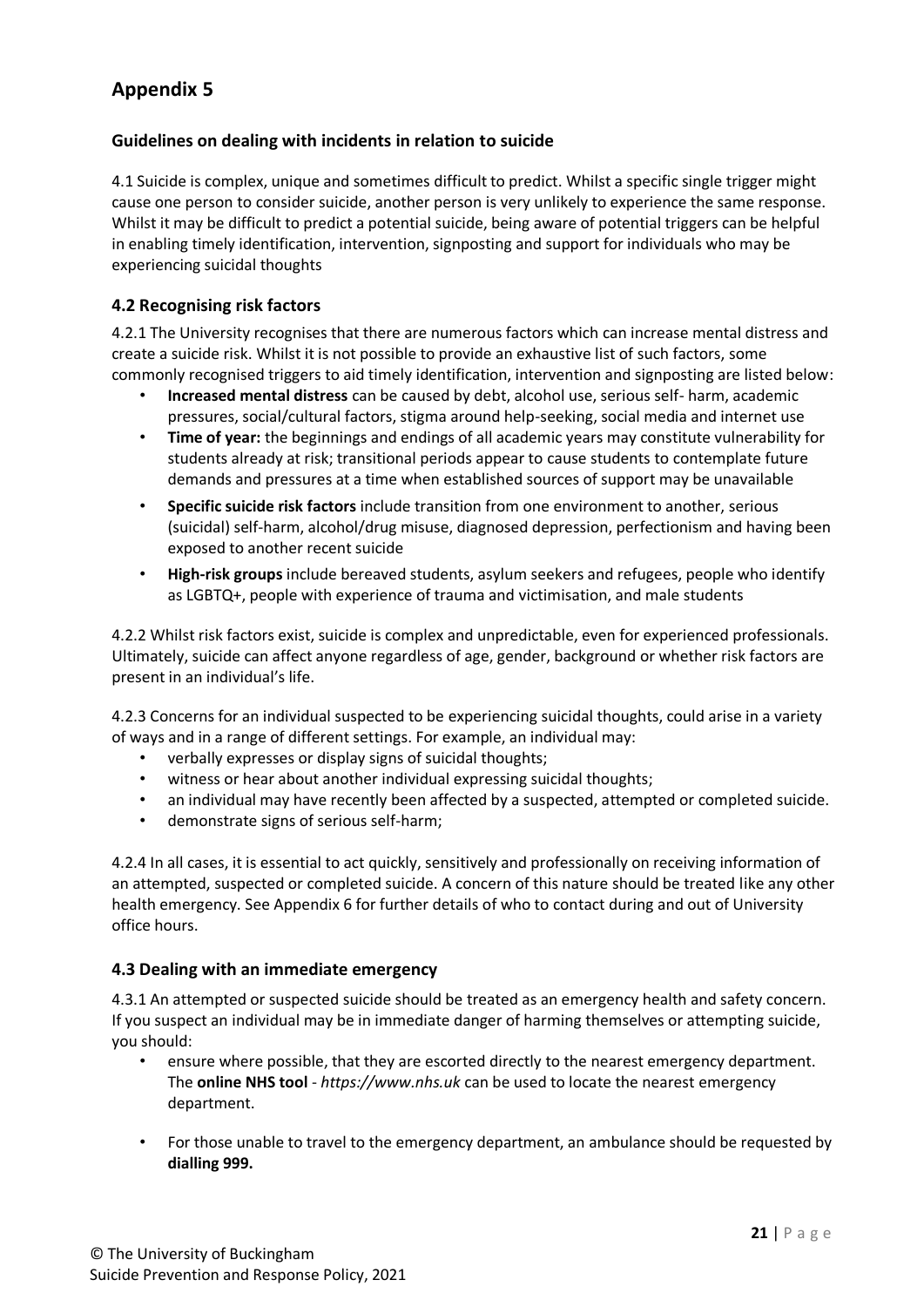- If you are on university campus, you should **also** inform the Campus Security team. The Security team will direct the ambulance to your specific location when it arrives.
- If you are unsure whether the concern is a genuine emergency, you should call 111 (NHS) or 101 (Police) for advice. Your call will be transferred directly to 999 if necessary.

## **4.4 Dealing with individuals who may be experiencing suicidal thoughts**

4.4.1 Where suicidal thoughts are expressed, it is important that the individual concerned is able to talk to someone and seek help. To support an individual who may be experiencing suicidal thoughts, we recommend that you:

- Reassure the individual that they are not alone
- Encourage the individual to talk
- Explain to the individual that you are there to listen
- Explain to the individual that you are alerting the University DSRO, a trained member of staff to help provide professional support with how they are feeling.

4.4.2 Further information on how to talk to someone experiencing suicidal thoughts can be found in Appendix 8. By encouraging someone to talk, you are giving them a way of accessing the right support. This does not mean you will take away their feelings or that you are responsible for their safety, but knowing about these feelings allows alternative interventions to be considered. This will also aid signposting the individual to the appropriate source of support.

- For **student related concerns**, contact Campus Security and the Wellbeing, Skills & Diversity Team and let the student know that you are doing this.
- For **staff related concerns**, contact the Campus Security and the Human Resources department, and let the staff member know that you are doing this

4.4.3 Where possible, an individual experiencing suicidal thoughts **should not** be left alone nor confidentiality promised in cases of a life-threatening nature. In situations of this nature, personal confidentiality can be waivered.

4.4.4 If the individual experiencing suicidal thoughts has communicated this information via telephone, email or other forms of written or electronic communication, out of hours procedures should be followed. See Appendix 6.

4.4.5 Where feasible, the individual of concern will be involved in all discussions, decision-making and other communications relating to the incident.

4.4.6 If an individual is at **imminent risk** of suicide, a professional judgement will need to be made, based on an understanding of the individual and what would be in their best interest.

4.4.7 Trying to understand feelings and thoughts of suicide can be both difficult and daunting. Hearing about a suicide or another person's suicidal thoughts can also be upsetting and overwhelming. If you need further advice and support, please contact the Head of Wellbeing, Skills and Diversity or the Head of Human Resources. Advice and support is also available to staff through the Employee Assistance Programme.

4.4.8 In dealing with any suicide related concern, the University has a duty of care both to the individual concerned and to the individual who is made aware of the attempted, suspected or completed suicide.

4.4.9 Appropriate support will be identified and offered to individuals who have been involved with a student or staff member who has attempted or completed suicide by the University's Suicide Prevention, Response and Intervention team.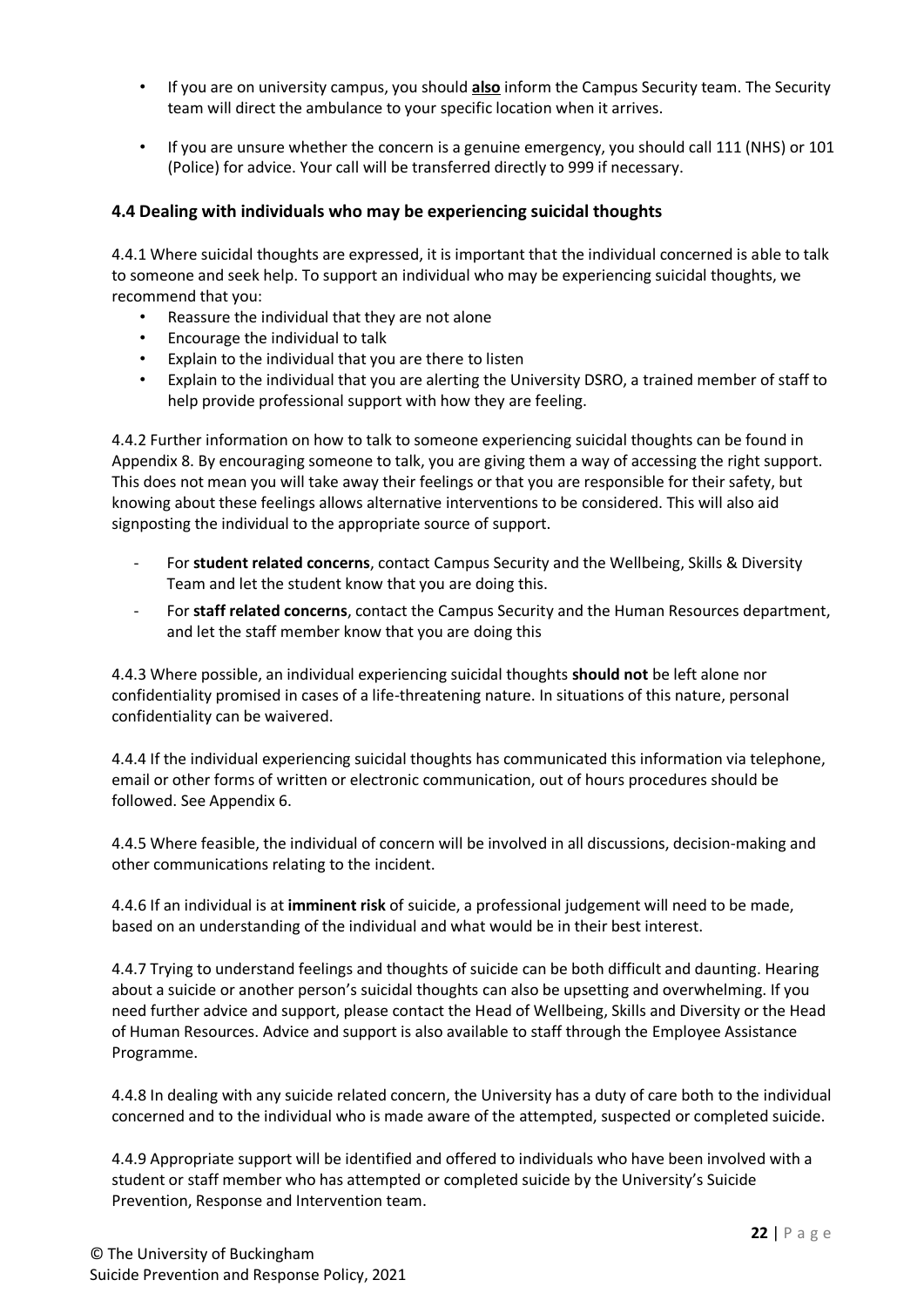4.4.10 Individuals requiring further advise and support, are asked to contact the following:

- For **student**, please contact the Wellbeing, Skills & Diversity Team.
- For **staff,** please contact the Human Resources department. Advice and support is also available to staff through the Employee Assistance Programme.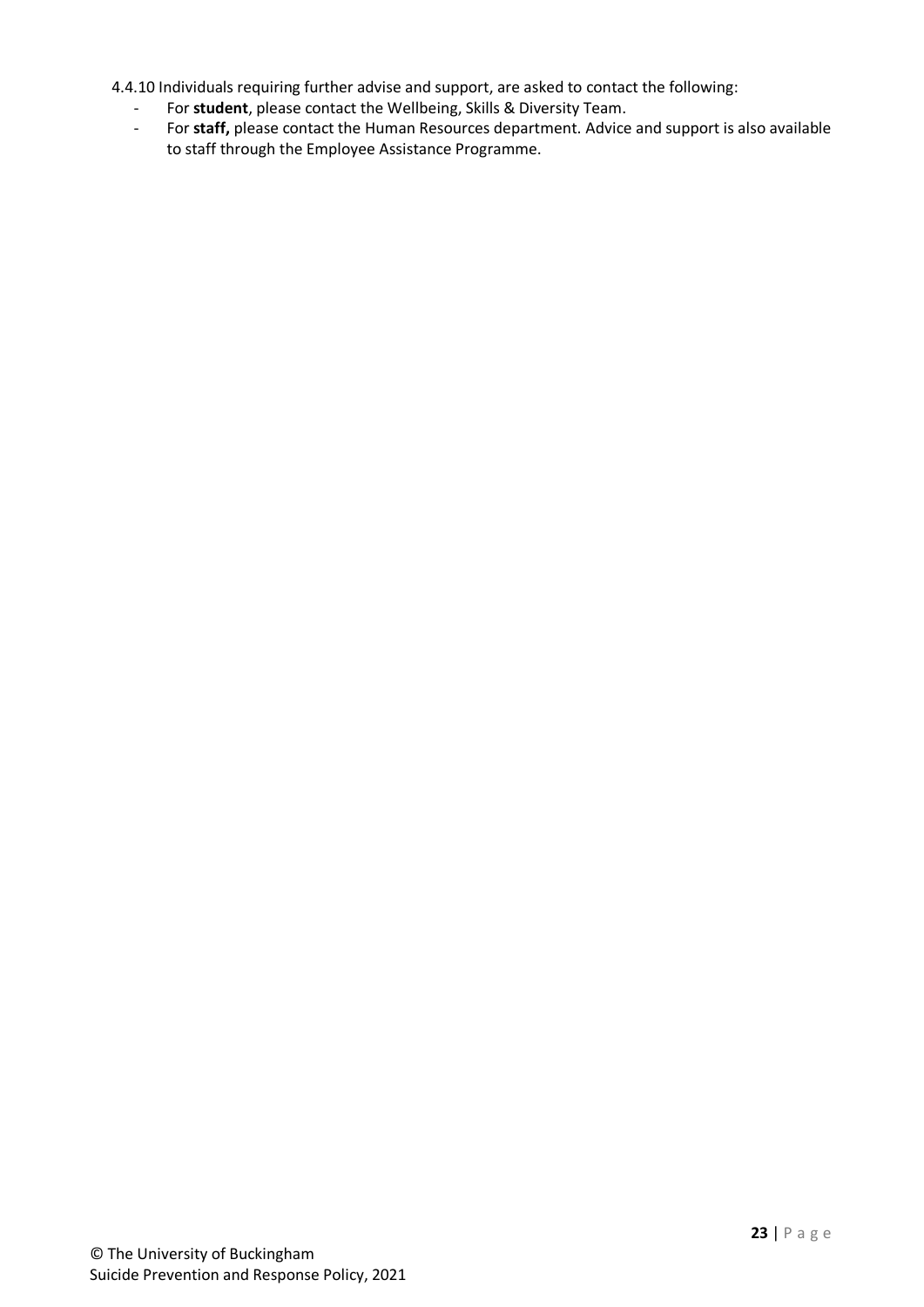**6(a) Dealing with an immediate emergency: Emergency contacts during University office hours (Monday to Friday, 9am to 5pm)**

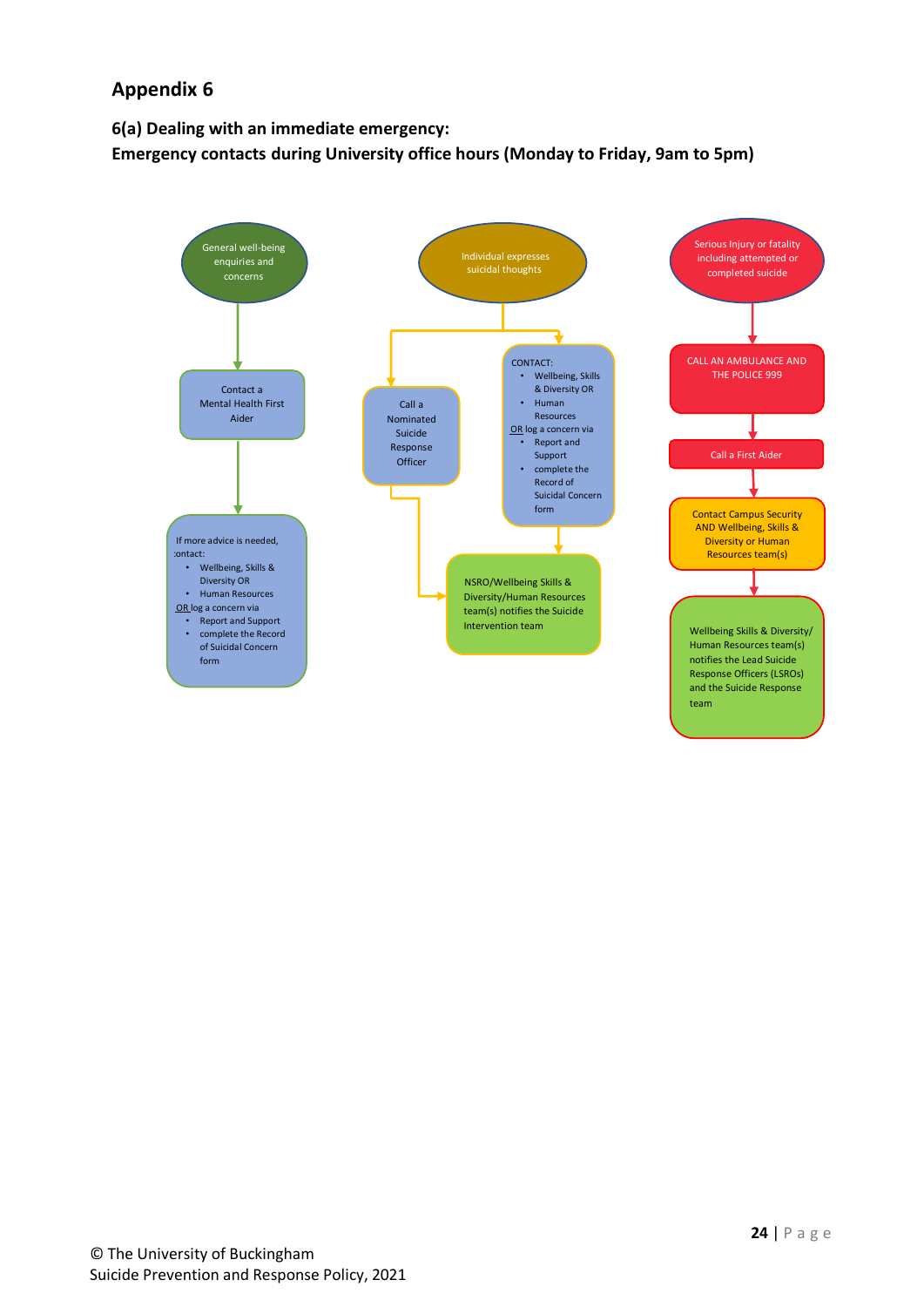**6(b) Dealing with an immediate emergency:** 

**Emergency contacts outside of University office hours (Monday to Friday, 9pm to 9am and weekends)**

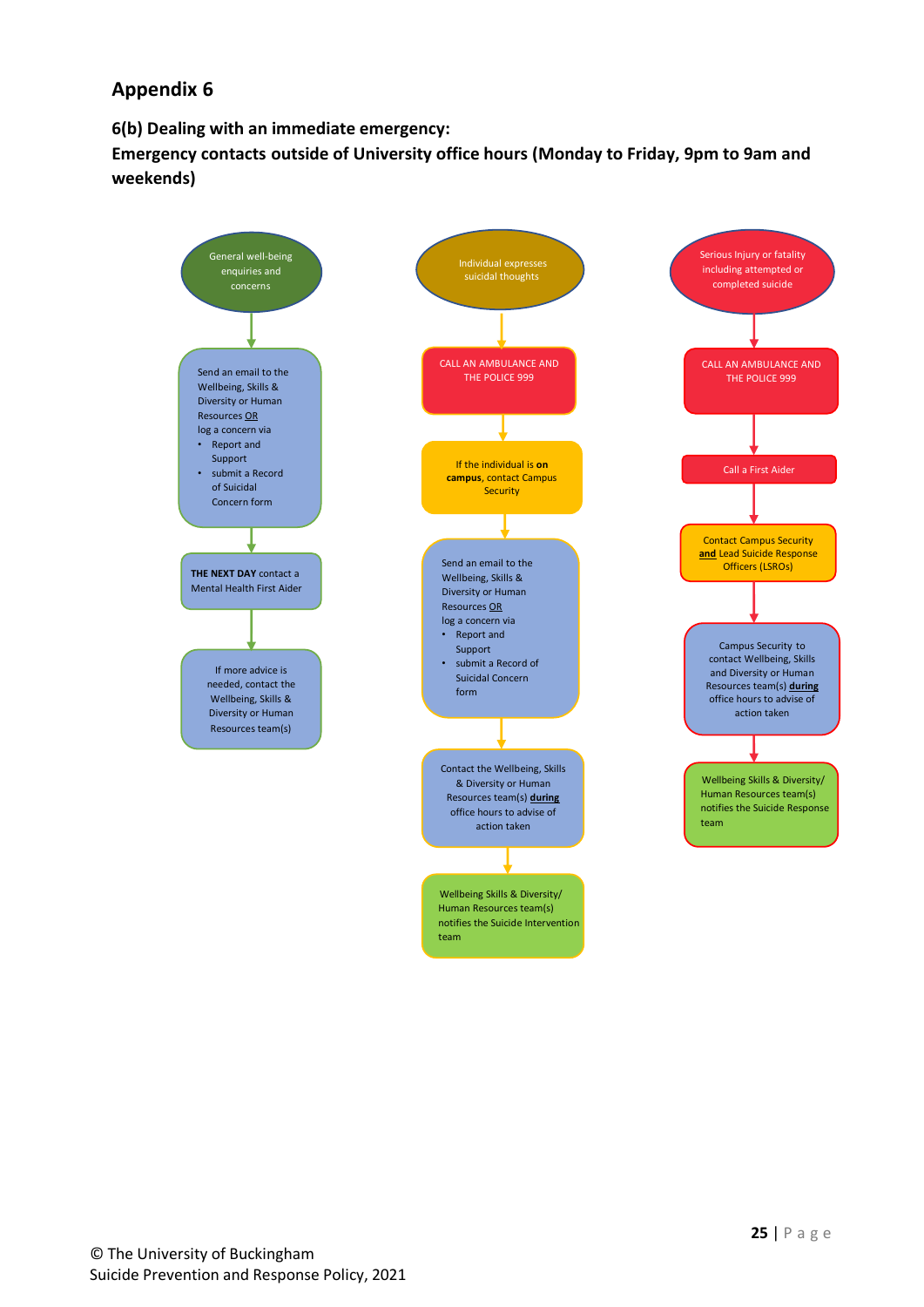### **RECORD OF SUICIDAL CONCERN FORM**

**Date of Initial Report: ……………………………………………………… Time of Initial Report: ………………………**

| Name of individual of concern         |  |
|---------------------------------------|--|
| Contact details for individual of     |  |
| concern                               |  |
| Location of incident (if different to |  |
| individual of concern)                |  |
| Name(s) of individual(s) involved or  |  |
| at the scene of the incident          |  |

Details of the incident or concern: Please give as much information about the incident or concern, including what alerted your attention to the situation and the relationship between you and the individual of concern. **IMPORTANT:** *Information contained in this form may become part of an individual's educational/ employment record. Please provide objective and concise information.*

**Have you given the individual any advice on dealing with the(se) concern(s)? YES/NO If YES, please summarise the advice given**

**If NO, please indicate whether or not you have asked or advised the individual to report directly to the Campus Security team or University Designated Suicide Response Officers (DSROs) contacts. YES/NO**

**Please indicate whether or not you have reported this concern to another member of staff. YES/NO**

**If YES, please provide details of the other staff member(s) advised of this concern ……………………….….…**

**Please return to:**

- **Student related incident:** Head of Wellbeing, Skills and Diversity, dee.bunker@buckingham.ac.uk
- **Staff related incident:** Head of Human Resources, diane.jackson-gould@buckingham.ac.uk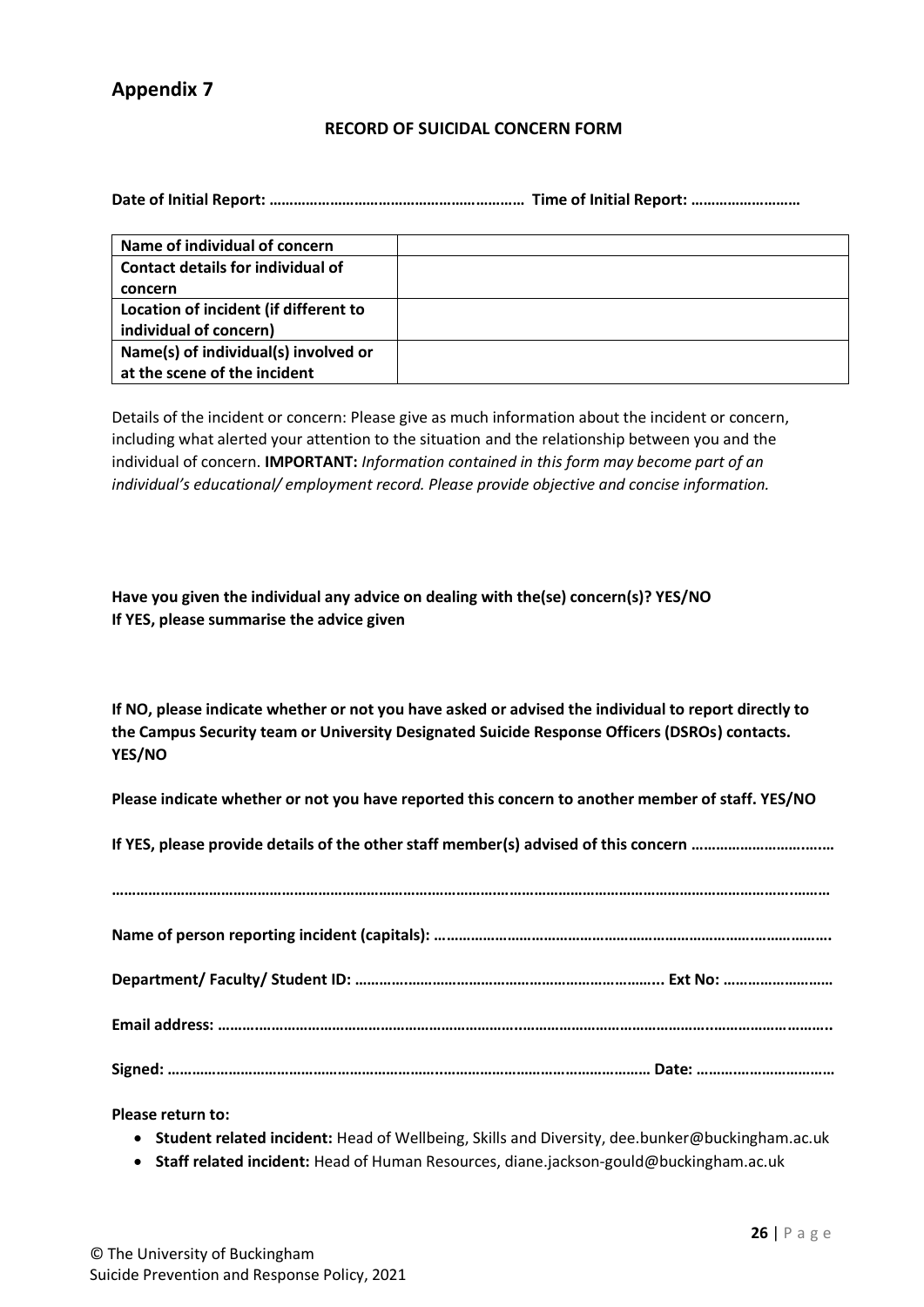## **External Support Services and Resources**

### **Local Health Services**

The Swan GP Practice, North End, High Street, Buckingham, MK18 1NU Phone: 01280 818600 Milton Keynes Hospital, Standing Way, Milton Keynes, Buckinghamshire, MK6 5LD Phone: 01908 660033 Royal Stoke University Hospital Accident and Emergency Department, Newcastle Road, Stoke-on-Trent, Staffordshire, ST4 6QG Phone: 01782 715444

### **National Health Services**

Find your local GP:<https://www.nhs.uk/service-search/find-a-gp> NHS 111 by phone: [https://www.nhs.uk/nhs-services/urgent-and-emergency-care-services/when-to](https://www.nhs.uk/nhs-services/urgent-and-emergency-care-services/when-to-use-111/)[use-111/](https://www.nhs.uk/nhs-services/urgent-and-emergency-care-services/when-to-use-111/) NHS 111 online:<https://111.nhs.uk/> NHS 999 by phone: [https://www.nhs.uk/nhs-services/urgent-and-emergency-care-services/when-to](https://www.nhs.uk/nhs-services/urgent-and-emergency-care-services/when-to-call-999/)[call-999/](https://www.nhs.uk/nhs-services/urgent-and-emergency-care-services/when-to-call-999/)

### **Police**

Phone: 999 (emergency enquiries); 101 (non-emergency enquiries) Milton Keynes Police Station, 302 North Row, Witan Gate East, Milton Keynes, MK9 2DS Phone: 01908 686014 Crewe Police Station, Civic Centre, Crewe St, Crewe CW1 2DQ Phone: 01244 350000

Thames Valley Police:<https://www.thamesvalley.police.uk/advice/advice-and-information/> Advice on adult and elder abuse, child abuse, domestic abuse, rape and sexual assault, support for victims of crime, modern slavery, stalking and harassment

Cheshire Constabulary:<https://www.cheshire.police.uk/advice/advice-and-information/> Advice on adult and elder abuse, child abuse, domestic abuse, rape and sexual assault, support for victims of crime, modern slavery, stalking and harassment

### **Charities/Not for Profit Organisations**

Samaritans:<https://www.samaritans.org/> Phone: 116 123 SMS: Text SHOUT to 85258 Email: jo@samaritans.org

Papyrus:<https://www.papyrus-uk.org/help-advice/> Phone: 0800 068 4141 SMS: 07860039967 Email: [pat@papyrus-uk.org](mailto:pat@papyrus-uk.org)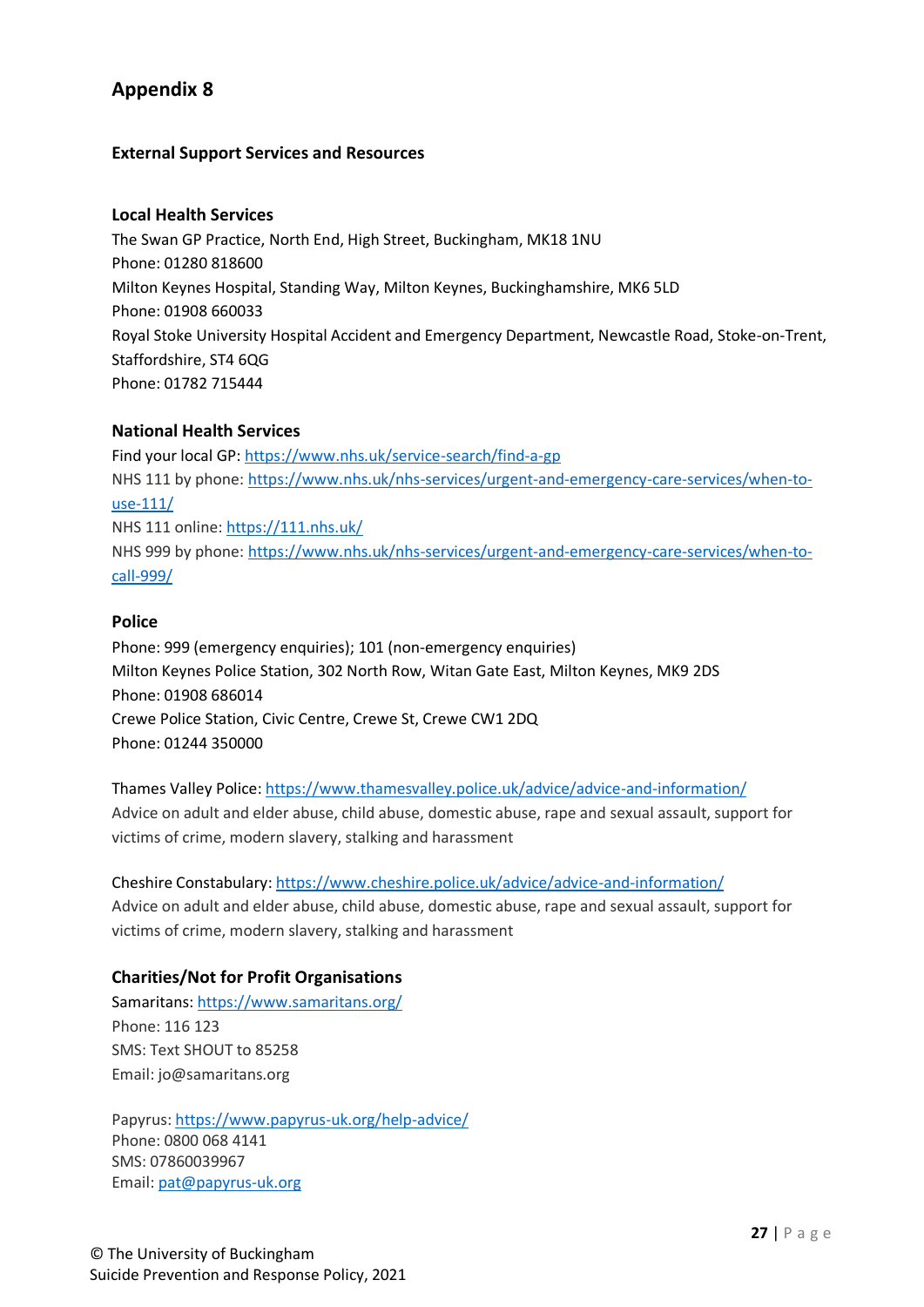## **External Support Services and Resources contd.,**

## **Charities/Not for Profit Organisations**

Mind: [https://www.mind.org.uk/information-support/types-of-mental-health-problems/suicidal](https://www.mind.org.uk/information-support/types-of-mental-health-problems/suicidal-feelings/about-suicidal-feelings/)[feelings/about-suicidal-feelings/](https://www.mind.org.uk/information-support/types-of-mental-health-problems/suicidal-feelings/about-suicidal-feelings/) Phone: 0300 123 3393 Post: Mind Infoline, PO Box 75225, London, E15 9FS Email: info@mind.org.uk

World Health Organisation:<https://www.who.int/news-room/fact-sheets/detail/suicide>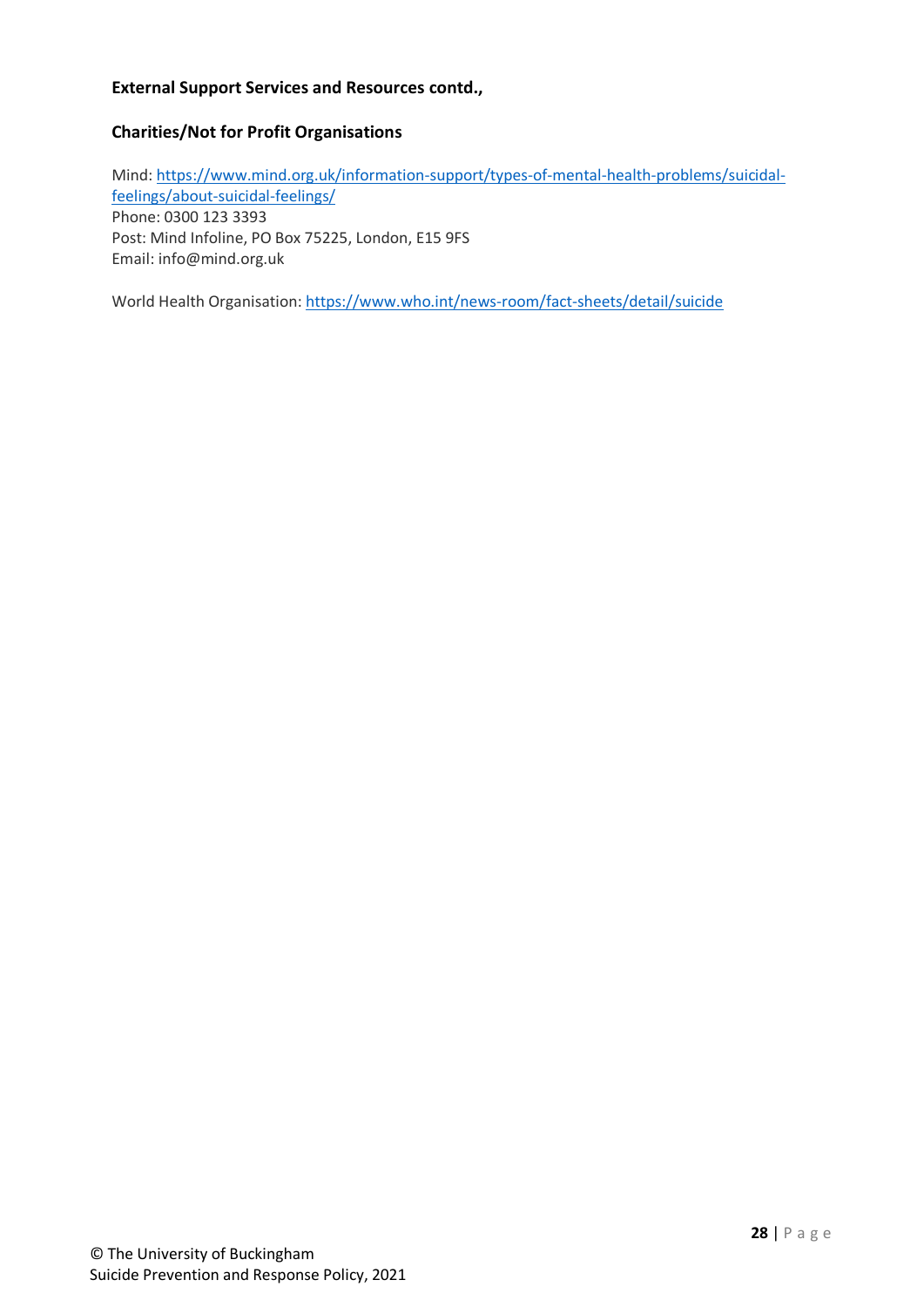# **Talking about suicide**

7.1 Whilst death by suicide by a work colleague or student may be an infrequent occurrence, they do happen. It is important to be aware that death by suicide can also increase the risk of suicide amongst others who have been exposed to it. This makes postvention an important component of what is done after a death, with sensitive, timely and appropriate support aligned to the circumstances of the death key.

7.2 Although the Postvention team has responsibility for supporting individuals affected by suicide, it is important that individuals understand the part they can play in creating a culture which destigmatises suicide and supports those who may be affected by a suspected, attempted or completed suicide. One way of doing this is through the use of sensitive and respectful language.

7.3 Even if suicide is suspected, until this has been confirmed, the cause of death should be referred to as 'unconfirmed' or as 'suspected suicide', pending confirmation of cause of death by a coroner.

7.4 Reference to "committing suicide", should be avoided. Appropriate terms which should be used when referring an incident involving suicide are provided below:

- They attempted to end their life
- They survived a suicide attempt
- They died by suicide
- They ended their life
- They took their life

7.5 When having a conversation with an individual experiencing suicidal feelings or thoughts, remember to:

- Ask open questions
- Give the person time
- Take them seriously
- Don't judge or blame
- Don't skirt around the subject

7.6 Appropriate questions which could be used when having a conversation with an individual experiencing suicidal feelings or thoughts may include:

- "Sometimes people who are going through similar things have thoughts of suicide, do you ever have thoughts of suicide?"
- "You've described some very painful problems, are you currently thinking about suicide?"
- "What is your suicide plan?"
- "Who else have you spoken to about your suicide thoughts?"

7.7 Finding out the answers to such questions as outlined above, can aid signposting an individual to the appropriate source of support.

7.8 Providing an individual with the opportunity to talk may not take away their feelings or thoughts of suicide, neither does this not make the individual providing support responsible for another person's safety.

7.9 It is important where there is a concern, that this reported in a timely and appropriate manner.

• For **student related concerns**, contact Campus Security and the Wellbeing, Skills & Diversity Team and let the student experiencing suicidal thoughts know that you are doing this.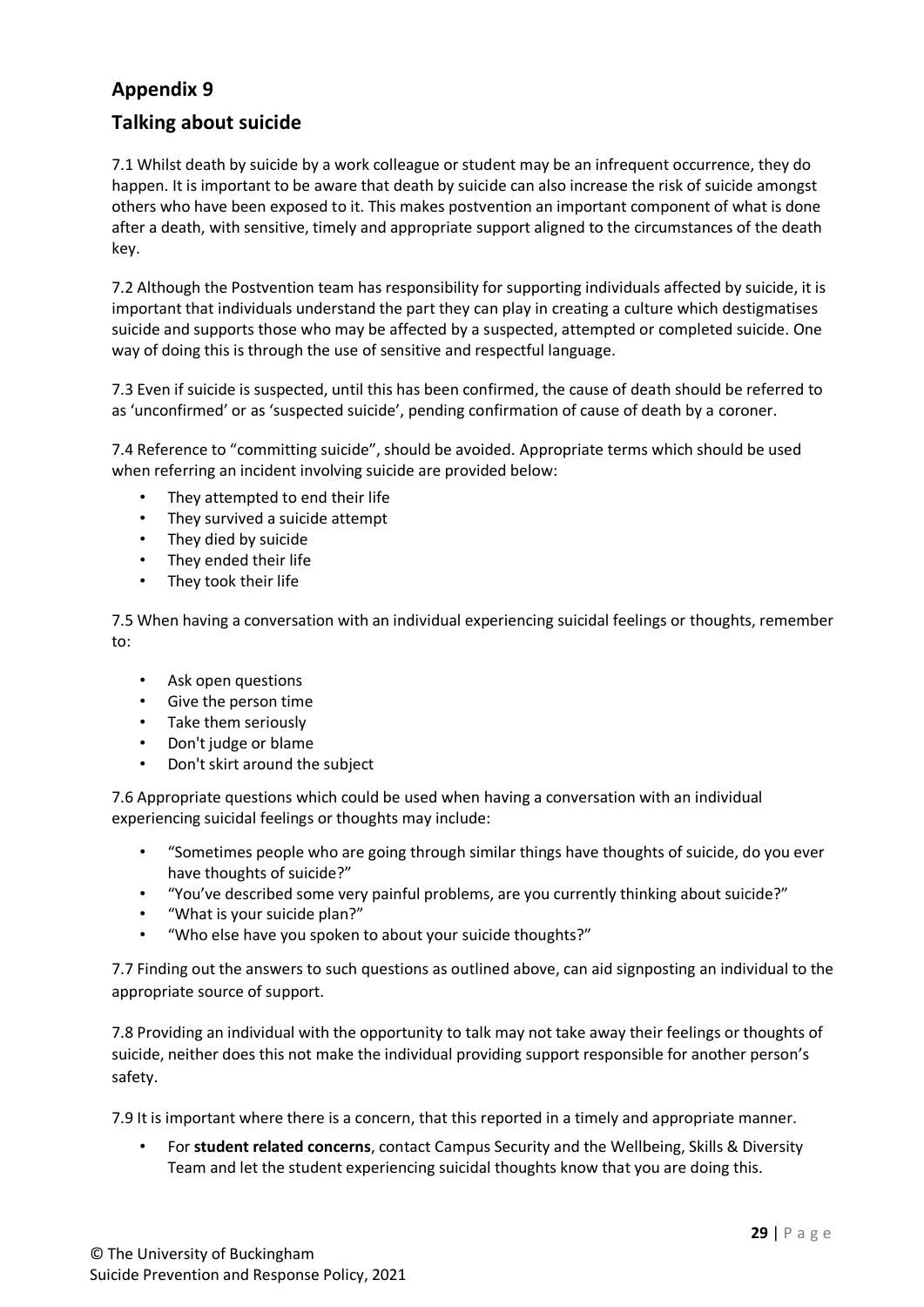• For **staff related concerns**, contact Campus Security and the Human Resources department, and let the staff member experiencing suicidal thoughts know that you are doing this

7.10 Understanding suicidal feelings and common misconceptions around suicide (see Appendix 9), aids further understanding of the part individuals can play in creating a supporting University culture.

7.11 If you suspect an individual may be in immediate danger of harming themselves or attempting suicide, you should:

- ensure where possible, that they are escorted directly to the nearest emergency department. The online NHS tool - https://www.nhs.uk can be used to locate the nearest emergency department.
- For those unable to travel to the emergency department, an ambulance should be requested by dialling 999.
- If you are on university campus, you should also inform the Campus Security team. The Security team will direct the ambulance to your specific location when it arrives.
- If you are unsure whether the concern is a genuine emergency, you should call 111 (NHS) or 101 (Police) for advice. Your call will be transferred directly to 999 if necessary.

7.12 If you are unsure whether the concern is a genuine emergency, you should call 111 (NHS) or 101 (Police) for advice. Your call will be transferred directly to 999 if necessary.

7.13 Further guidance on dealing with incidents in relation to suicide or suicide prevention, can be found in Appendix 5. Details of who to contact during and out of University office hours can be found in Appendix 6.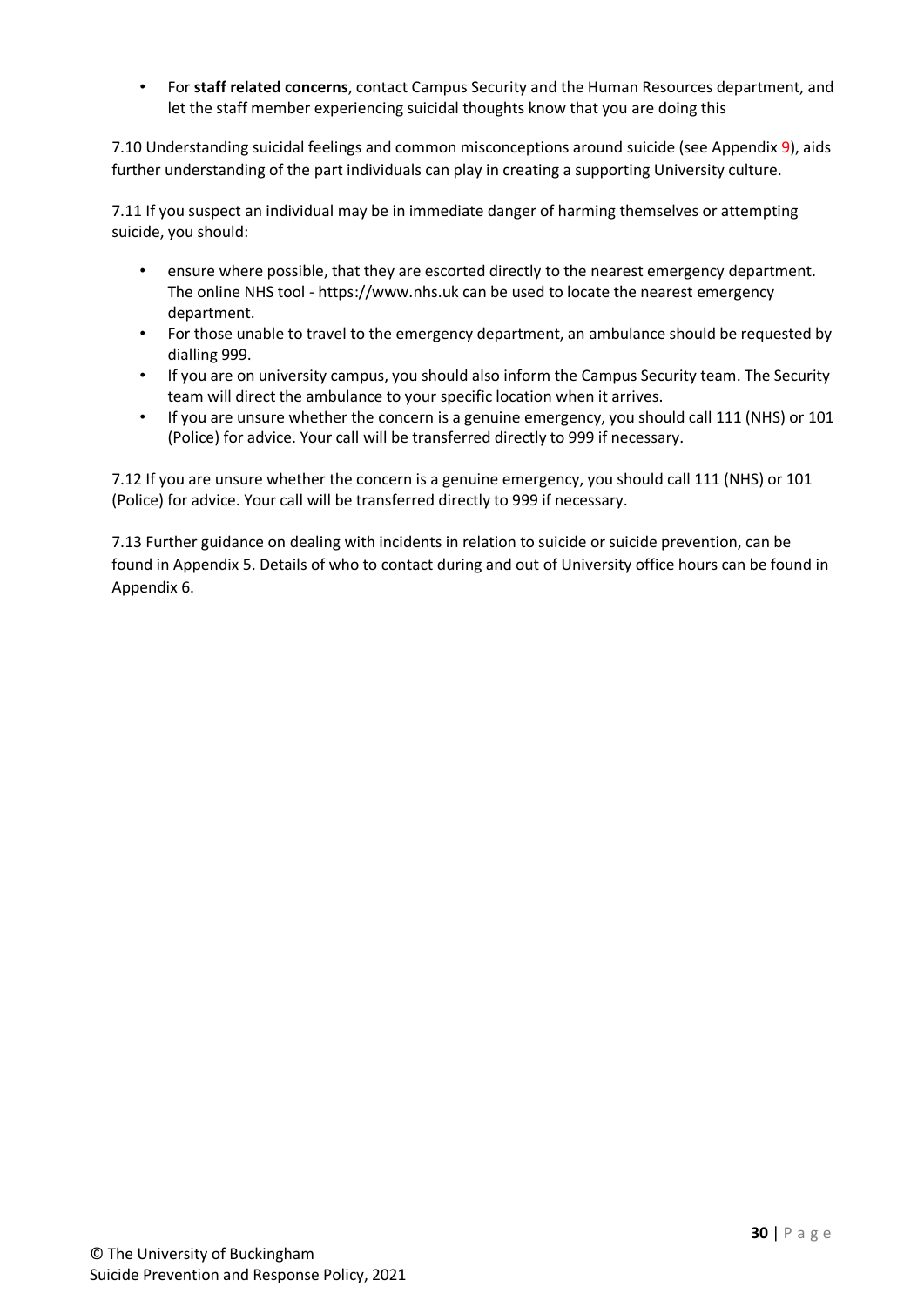# **Understanding suicidal feelings: misconceptions and the facts**

8.1 Trying to understand another person's feelings and thoughts can be daunting. Suicidal thoughts can also be overwhelming and very changeable. They will affect people differently, including how long they last and the intensity (which can be heightened if the person drinks alcohol, uses street drugs or suffers with sleep problems).

8.2 There is a misconception that talking to someone about their suicidal feelings will encourage them to make a suicide plan and, or act upon an existing plan. Understanding this is not true, alongside other common misconception can be helpful in eliminating some of the misunderstanding and stigma connected to suicide, providing a useful starting point for creating a supportive University culture.

### **Misconception 1: Talking about suicide can create or worsen risk**

8.3 Suicide can be a taboo topic in society. Often, people feeling suicidal do not want to worry or burden anyone with how they feel and so they don't discuss it. By asking directly about suicide you give them permission to tell you how they feel.

8.4 People who have felt suicidal will often say what a huge relief it is to be able to talk about what they are experiencing. Once someone starts talking, they've got a better chance of discovering other options to suicide. It also places you as the individual offering a 'listening ear', in a more informed position to assist with signposting.

### **Misconception 2: People who talk about suicide aren't serious and won't go through with it.**

8.5 People who attempt or complete suicide have often told someone that they do not feel life is worth living or that they have no future. Some may have actually said they want to die. Although it is possible that someone might talk about suicide as a way of getting the attention they need, it is vitally important to take anyone who talks about feeling suicidal seriously.

### **Misconception 3: Most suicides happen suddenly without warning**

8.6 Whilst some suicides occur without warning, some suicides may be preceded by verbal or behavioural warning signs. It is important to understand what the warning signs are, to look out for them, to understand what to do next and how to access support. Limiting access to a means of suicide in some situations, can act as an effective intervention.

### **Misconception 4: Someone who is suicidal is determined to die**

8.7 The majority of people who feel suicidal do not actually want to die; they do not want to live the life they have; they can change their minds and may want to be saved. Often, feeling actively suicidal is temporary, even if someone has been feeling low, anxious or struggling to cope for a long period of time. This is why getting the right kind of support at the right time is so important.

### **Misconception 5: You have to be mentally ill to think about suicide**

8.8 Most people have thought of suicide from time to time and not all people who die through suicide have mental health problems at the time of death. Many who attempt or complete suicide do suffer with their mental health, often to a serious degree. Whilst mental health issues are sometimes widely known before an individual's death, approximately two thirds of people who die by suicide are often unknown to the mental health services.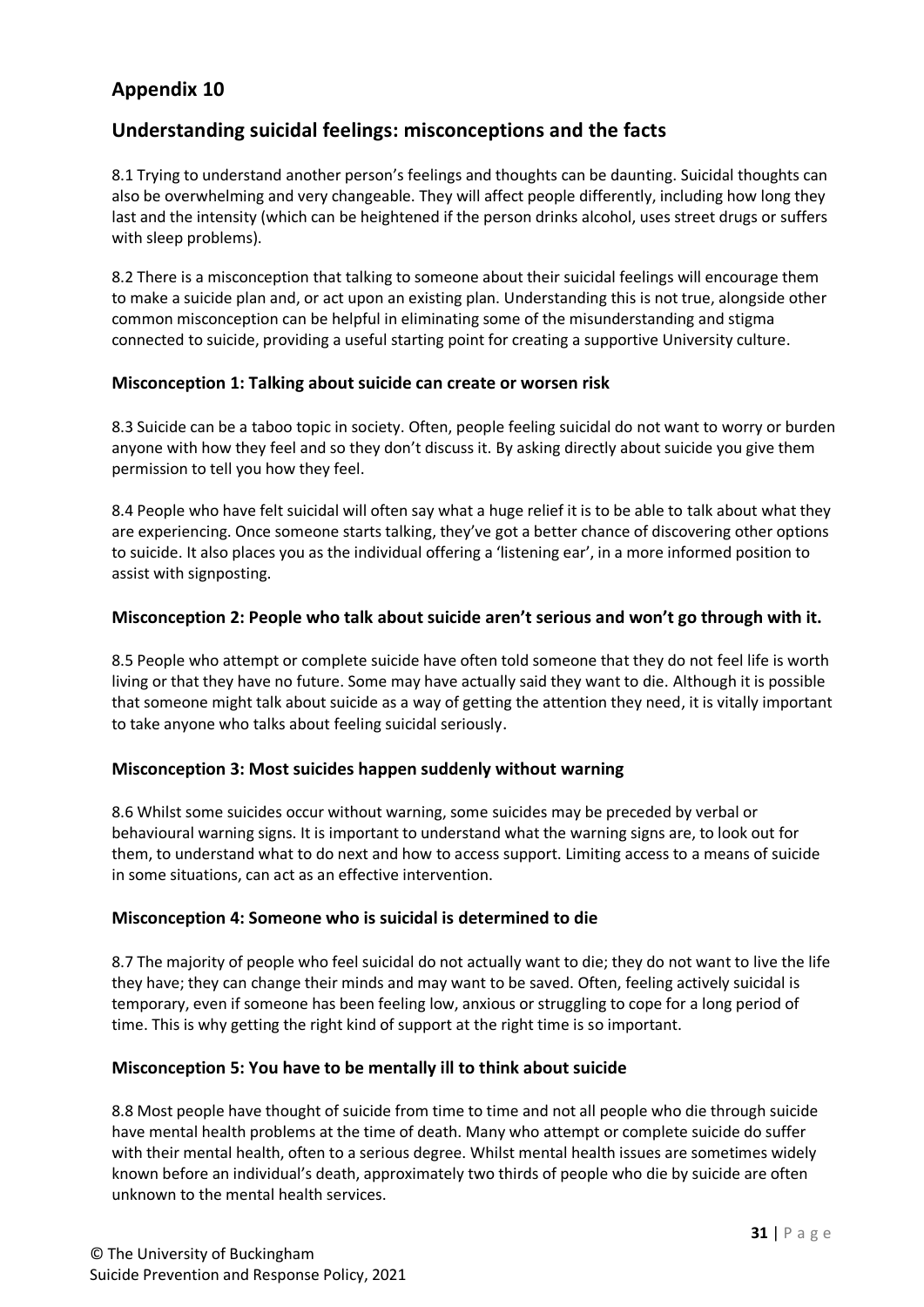8.9 An awareness of these myths can better equip individuals to have conversations needed to aid interventions being put into place to support someone experiencing suicidal thoughts and those who may be affected by a suspected, attempted or completed suicide.

8.10 If you suspect an individual may be in immediate danger of harming themselves or attempting suicide, you should:

- ensure where possible, that they are escorted directly to the nearest emergency department. The online NHS tool - https://www.nhs.uk can be used to locate the nearest emergency department.
- For those unable to travel to the emergency department, an ambulance should be requested by dialling 999.
- If you are on university campus, you should also inform the Campus Security team. The Security team will direct the ambulance to your specific location when it arrives.
- If you are unsure whether the concern is a genuine emergency, you should call 111 (NHS) or 101 (Police) for advice. Your call will be transferred directly to 999 if necessary.

8.11 If you are unsure whether the concern is a genuine emergency, you should call 111 (NHS) or 101 (Police) for advice. Your call will be transferred directly to 999 if necessary.

8.12 Further guidance on dealing with incidents in relation to suicide or suicide prevention, can be found in Appendix 5. Details of who to contact during and out of University office hours can be found in Appendix 6.

## **Sources:**

Samaritans, "Myths about suicide," 2018 - https://www.samaritans.org/how-we-can-help-you/whatspeak-us-about/signs-youmay-be-struggling-cope/myths-about-suicide.

World Health Organization, "Preventing suicide: a global imperative - Myths," http://www.who.int/mental\_health/suicide-prevention/myths.pdf.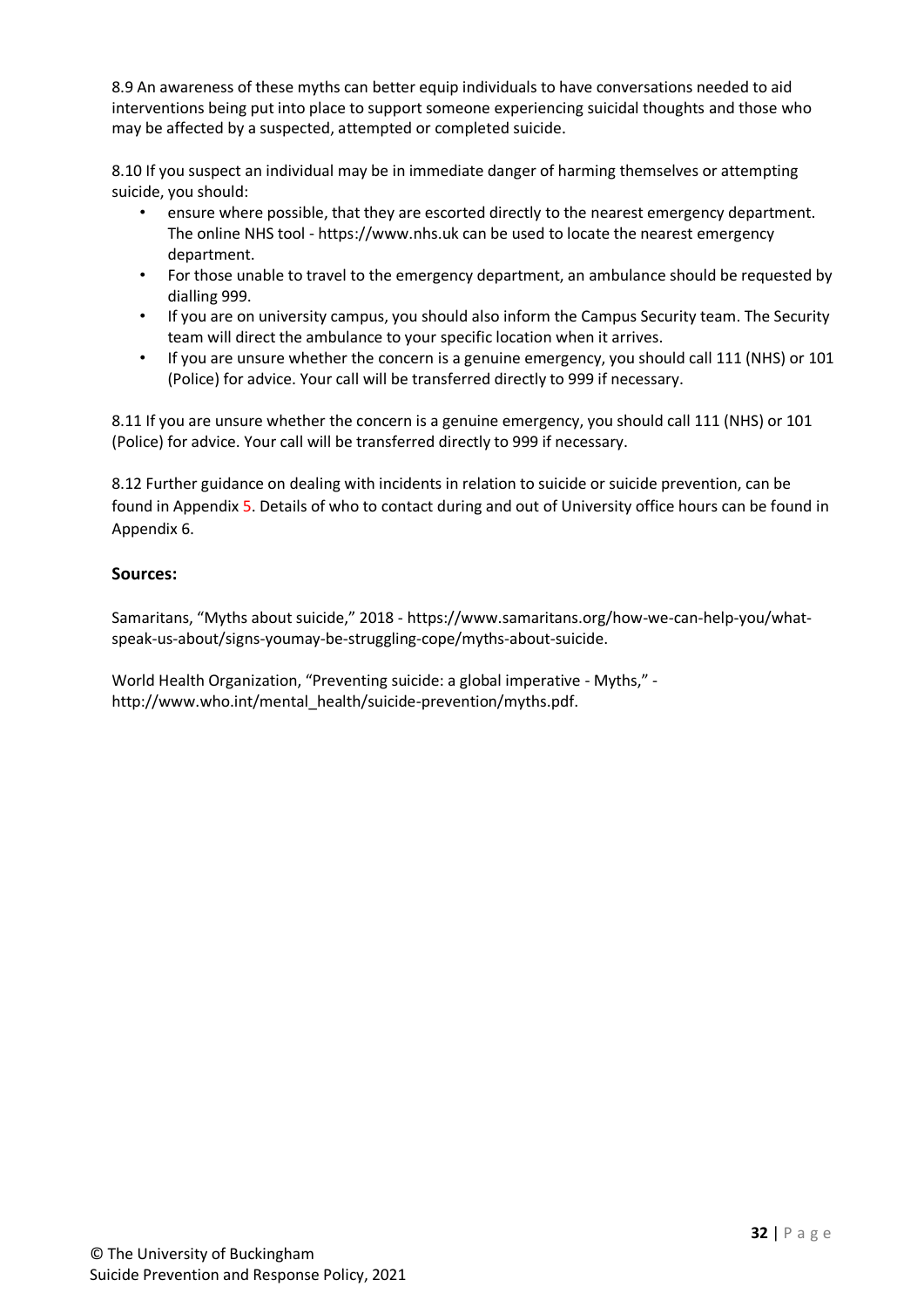# **Guidance for Employers, Trust Education Providers and External Organisations**

9.1 The University retains responsibility for the health, safety and wellbeing of enrolled students currently on placement or undertaking an apprenticeship with an employer, Trust education provider or external organisation.

9.2 Employers, Trust education providers and external organisations have a duty of care to students on placement or undertaking an apprenticeship and to respond appropriately to incidents relating to suicide that take place on their premises.

9.3 Employers, Trust education providers and external organisations may have their own processes in addition to the university processes but they should be made aware of university processes. They should be informed of the university's Suicide Prevention and Response policy and any updates made to that policy.

## **Procedures for Dealing with Incidents in Relation to Suicide**

9.4 Employers, Trust education providers and external organisations who are concerned for the general wellbeing of the students placed with them should initially inform their liaison at the university who will then follow the reporting procedures outlined in the policy.

9.5 Where an individual is suspected to be in immediate danger of harming themselves or attempting suicide, arrangements should be made where possible to escort them directly to the nearest emergency department. The employer, Trust education provider or external organisation should then notify a DSRO as soon as possible.

9.6 Employers, Trust education providers and external organisations should only contact a next of kin or guardian where the appropriate consent has been provided.

9.7 In cases of attempted, suspected or completed suicide, the employer, Trust education provider or external organisation can inform the next of kin, even where the student does not consent. Where a next of kin is contacted, the employer, Trust education provider or external organisation should inform the student and the DSRO. The only exception to this will be where there is compelling evidence to show that it would not be in the best interests of the student.

9.8 If employers, Trust education providers or external organisations are uncertain as to whether it would be in the best interests of the student to contact the next of the kin, they should refer the matter to the DSRO.

9.9 If employers, Trust education providers or external organisations do not have contact information for the next of kin, they should refer the matter to the DSRO.

9.10 Employers, Trust education providers and external organisations should work with the Suicide Postvention team in responding to media coverage of an attempted or completed suicide. Media enquiries should be directed to the University's Head of Marketing.

### **Information Handling**

9.11 In relation to concerns connected to the welfare, safety or behaviour of an individual (e.g. concern about a physical injury), it is important to record all relevant details. Record keeping and sharing should be in keeping with GDPR legislation. Personal data must be processed fairly, lawfully and securely. This means that personal data should only be processed if there is a valid condition of processing (e.g. consent